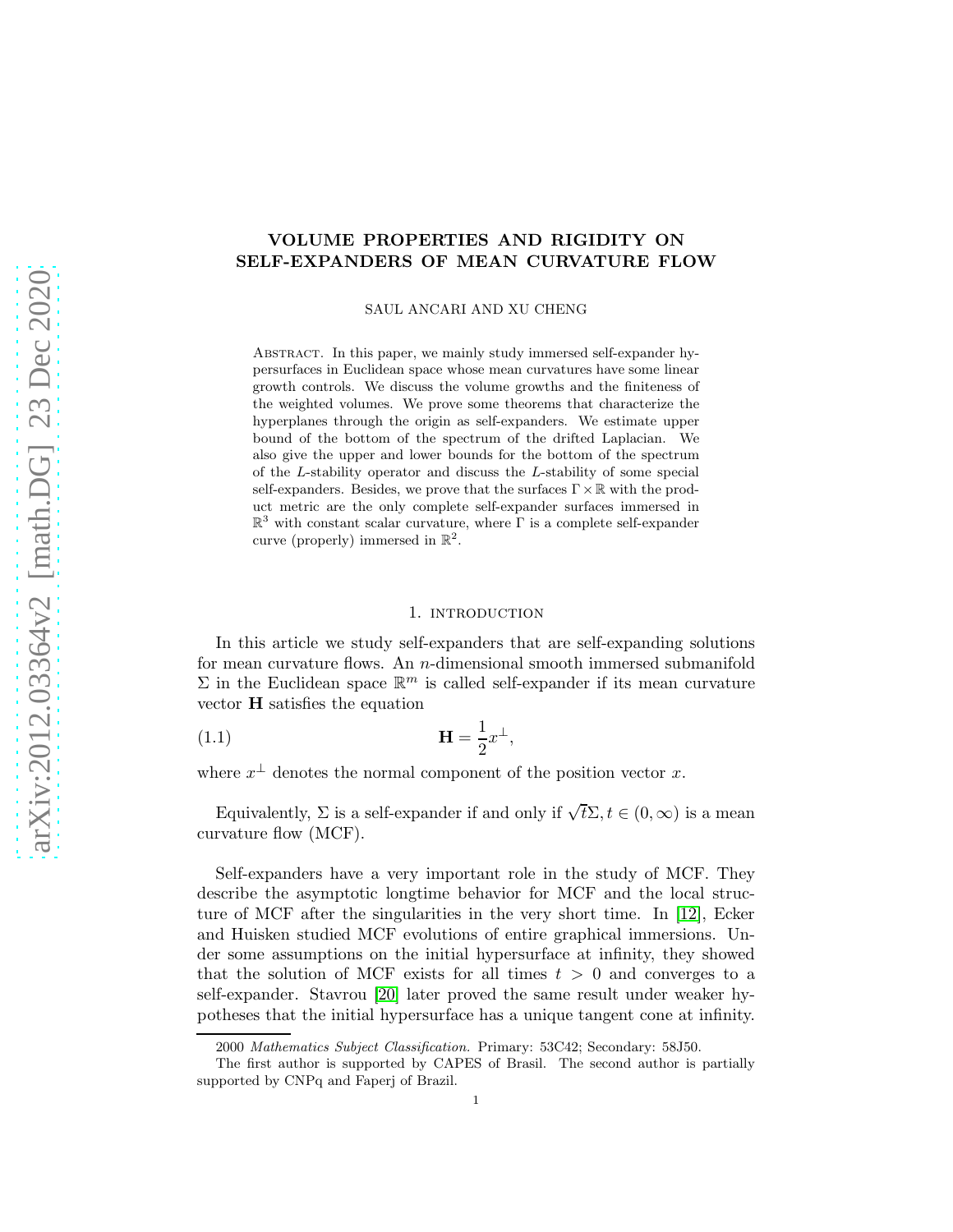Self-expanders also appears in the mean curvature evolution of cones. In [\[17\]](#page-27-2), Ilmanen studied the existence of E-minimizing self-expanding hypersurfaces which converge to prescribed closed cones at infinity. In [\[11\]](#page-27-3), Ding studied self-expanders and their relationship to minimal cones in Euclidean space. Recently, Bernstein and Wang([\[3\]](#page-27-4) and [\[4\]](#page-27-5)) obtained various results on asymptotically conical self-expanders. There are other works in selfexpanders. See, for instance, [\[1\]](#page-27-6), [\[13\]](#page-27-7), [\[21\]](#page-28-0), etc.

Recently in [\[10\]](#page-27-8), the second author of the present paper and Zhou studied some properties of complete properly immersed self-expanders. Especially, they proved the discreteness of the spectrum of the drifted operator  $\mathscr{L} = \Delta + \frac{1}{2} \langle x, \nabla \cdot \rangle$ . In the case of self-expander hypersurfaces, they gave the lower bound estimate for the first eigenvalue  $\lambda_1$  of the operator  $\mathscr L$  and also proved that the bottom  $\mu_1$  of the spectrum of the stability operator  $L = \mathcal{L} + |A|^2 - \frac{1}{2}$  $\frac{1}{2}$  satisfies  $\mu_1 \leq \lambda_1 + \frac{1}{2}$  $\frac{1}{2}$  ([\[10,](#page-27-8) Theorems 1.3, 1.5]). Besides, they proved the uniqueness of hyperplanes through the origin for mean convex self-expanders under some integrability conditions on the square of the normof the second fundamental form ([\[10,](#page-27-8) Theorems 1.4]).

Motivated by the work in [\[10\]](#page-27-8), in the present paper we study the topics discussed in [\[10\]](#page-27-8). One of our strategies is to make use of the properties on the finiteness of weighted volumes and the volume growth upper estimate for self-expanders with some restriction on mean curvature. In order to prove these properties, we first prove Theorem [3.1](#page-9-0) on a general Riemannian manifold which generalizes Theorem 5 in [\[2\]](#page-27-9) and is also of independent interest. Then we apply Theorem [3.1](#page-9-0) to self-expanders in  $\mathbb{R}^m$  and obtain the following result:

<span id="page-1-0"></span>**Theorem 1.1.** Let  $\Sigma$  be a complete n-dimensional properly immersed selfexpander in  $\mathbb{R}^m$ ,  $n < m$ . Assume that its mean curvature vector **H** satisfies  $|\mathbf{H}|(x) \leq a|x| + b, x \in \Sigma$ , for some constants  $0 \leq a < \frac{1}{2}$  and  $b > 0$ . Then it holds that, for any  $\alpha > \frac{4a^2}{1-4a}$  $\frac{4a^2}{1-4a^2}$ 

- (i)  $\int_{\Sigma} e^{-\frac{\alpha}{4}|x|^2} d\sigma < \infty$ .
- (ii) The volume of  $B_r(0) \cap \Sigma$  satisfies

$$
Vol(B_r(0) \cap \Sigma) \leq C(\alpha) e^{\frac{\alpha}{4}r^2},
$$

where  $B_r(0)$  denotes the round ball in  $\mathbb{R}^m$  of radius r centered at the origin  $0 \in \mathbb{R}^m$ .

In particular, if  $0 \le a < \frac{1}{2\sqrt{2}}$ , then the Gaussian weighted volume is finite, that is,

<span id="page-1-1"></span>(1.2) 
$$
\int_{\Sigma} e^{-\frac{|x|^2}{4}} d\sigma < \infty.
$$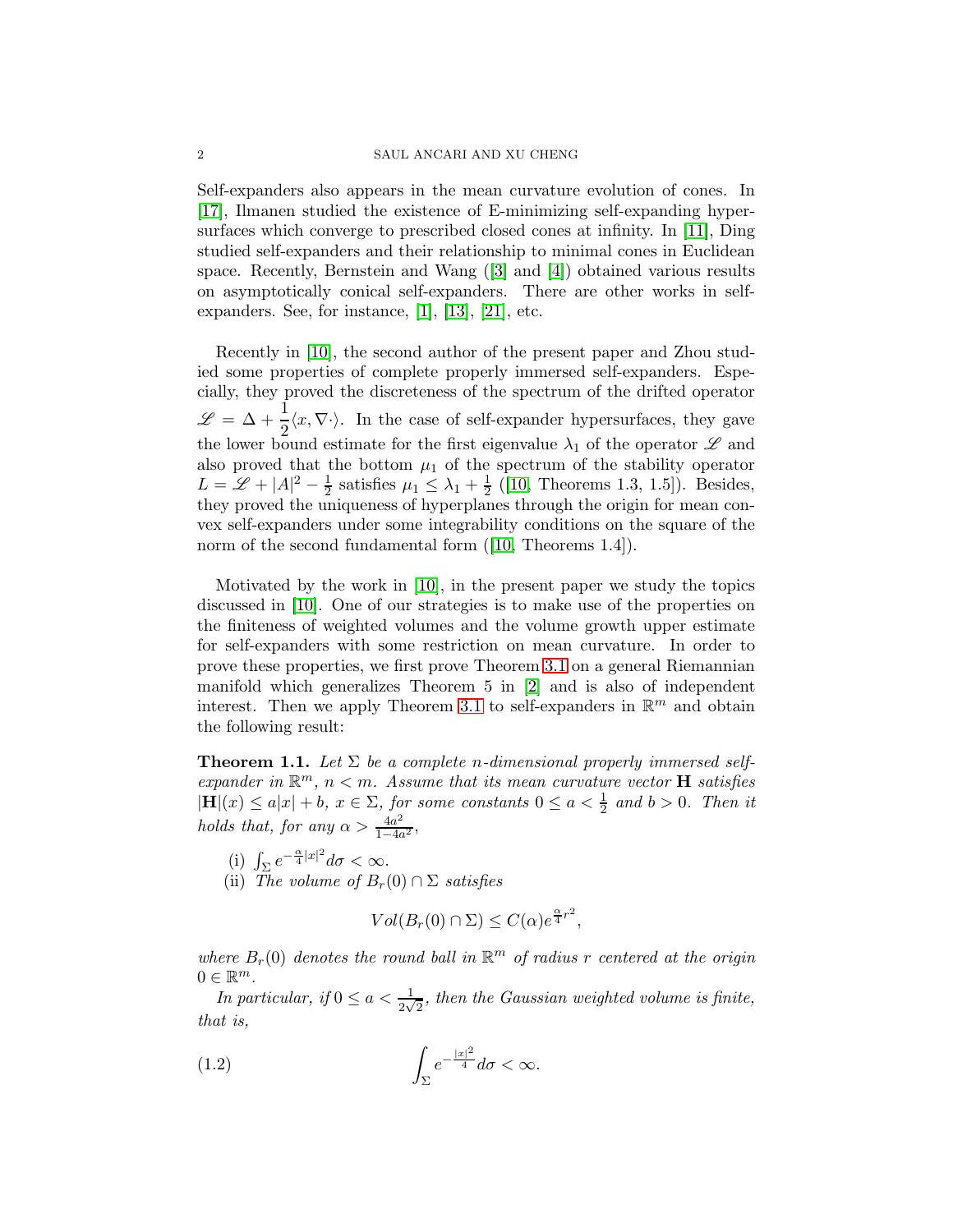Remark [1.1](#page-1-0). The partial conclusion in Theorem 1.1  $\left(\int_{\Sigma} e^{-\frac{|x|^2}{4}} d\sigma < \infty \right)$  if  $0 \le a < \frac{1}{2\sqrt{2}}$  can also be proved using Theorem 5 in [\[2\]](#page-27-9). It is noted that the restriction  $a_2 < \frac{1}{4}$  should be added in the assumption of Theorem 5 in [\[2\]](#page-27-9).

A natural question arises, whether [\(1.2\)](#page-1-1) holds for any complete properly immersed self-expanders. In this direction, we have the following result:

<span id="page-2-1"></span>**Theorem 1.2.** Let  $\Sigma$  be a complete n-dimensional properly immersed selfexpander in  $\mathbb{R}^m$ ,  $n < m$ . If there are some constants  $0 \le a < \frac{1}{2}$ ,  $b \ge 0$ and  $r_0 > 0$  such that the mean curvature vector of  $\Sigma$  satisfies that  $\overline{\left[\mathbf{H}\right]}(x) \geq$  $a|x| + b$  for  $x \in \Sigma \setminus B_{r_0}(0)$ , then

$$
\int_{\Sigma} e^{-\frac{4a^2}{1-4a^2}|x|^2} d\sigma = \infty.
$$

In particular, if there are some constants  $b \geq 0$  and  $r_0 > 0$  such that the mean curvature vector of  $\Sigma$  satisfies that  $|\mathbf{H}|(x) \geq \frac{1}{2\sqrt{x}}$  $\frac{1}{2\sqrt{2}}|x| + b$  for  $x \in \Sigma \setminus$  $B_{r_0}(0)$ , then

$$
\int_{\Sigma}e^{-\frac{|x|^2}{4}}d\sigma=\infty.
$$

In this paper, the notation A denotes the second fundamental form of  $\Sigma$ . We obtain the following rigidity property of hyperplanes as self-expanders.

<span id="page-2-0"></span>**Theorem 1.3.** Let  $\Sigma$  be a complete properly immersed self-expander hypersurface in  $\mathbb{R}^{n+1}$ . Assume that its mean curvature H satisfies  $|H|(x) \le$  $a|x| + b$ ,  $x \in \Sigma$ , for some constants  $0 \le a < \frac{1}{2}$  and  $b > 0$ . If there exists  $\beta > 0$ , such that

$$
|A|^2 H^2 + \frac{1}{2}H^2 + \beta A(x^T, x^T)H \le 0,
$$

then  $\Sigma$  must be a hyperplane  $\mathbb{R}^n$  through the origin, where  $x^T$  denotes the tangent component of the position vector x.

Theorem [1.3](#page-2-0) is a consequence of a more general result (see Theorem [4.1\)](#page-14-0).

We also prove the following result:

<span id="page-2-2"></span>**Theorem 1.4.** Let  $\Sigma$  be a complete properly immersed self-expander hypersurface in  $\mathbb{R}^{n+1}$ . Assume that its mean curvature H is bounded from below and satisfies  $H(x) \leq a|x| + b$ ,  $x \in \Sigma$ , for some constants  $0 \leq a < \frac{1}{2}$  and  $b > 0$ . If there exists  $\alpha > \frac{4a^2}{1-4a}$  $rac{4a^2}{1-4a^2}$  such that

$$
|A|^2 H + \frac{H}{2} + \frac{\alpha + 1}{4} A(x^T, x^T) \ge 0,
$$

then  $\Sigma$  must be a hyperplane  $\mathbb{R}^n$  through the origin, where  $x^T$  denotes the tangent component of the position vector x.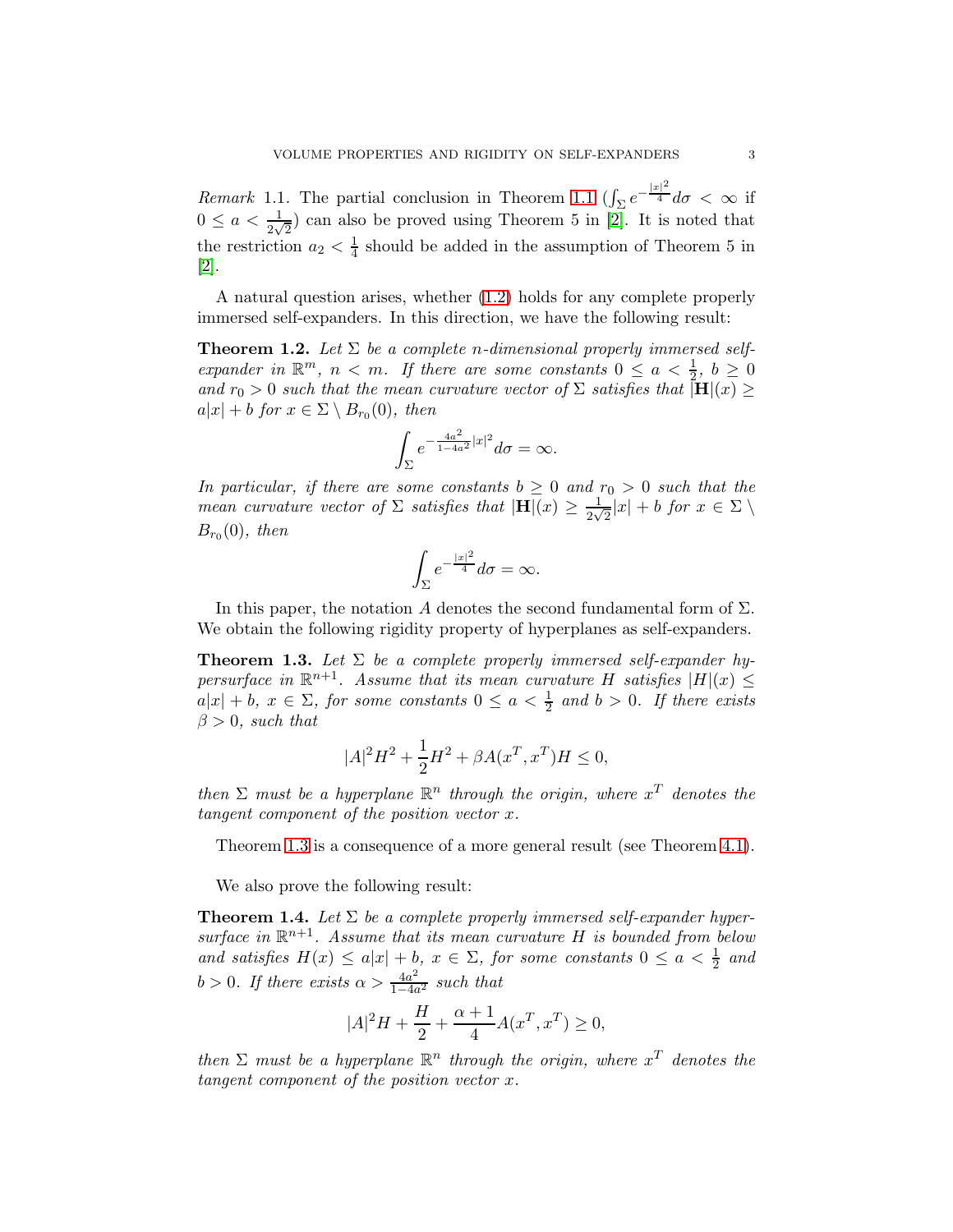#### 4 SAUL ANCARI AND XU CHENG

In Section [5](#page-17-0) of this paper, we study the problems related to the spectrum of the drifted Laplacian  $\mathscr{L}$ . In [\[10\]](#page-27-8), the second author of the present paper and Zhou([\[10,](#page-27-8) Theorems 1.1 and 1.3]) proved that the spectrum of the drifted Laplacian  $\mathscr L$  on a properly immersed *n*-dimensional self-expander  $\mathbb{R}^{n+k}$ ,  $k \geq 1$ , is discrete. In particular, the bottom  $\lambda_1$  of the spectrum of  $\mathscr L$  is the first weighted  $L^2$  eigenvalue of  $\mathscr L$ . Further, for codimension 1 case, they proved that  $\lambda_1 \geq \frac{n}{2}$  $\frac{x}{2} + \inf_{x \in \Sigma}$  $x \in \Sigma$  $H<sup>2</sup>$  and this lower bound is achieved if and only if the self-expander is the hyperplane through the origin. In this paper we give an upper bound for the bottom of the spectrum of the drifted Laplacian  $\mathscr L$  and discuss the rigidity of the upper bound. More precisely, we prove that

<span id="page-3-2"></span>**Theorem 1.5.** Let  $\Sigma$  be a complete properly immersed self-expander hypersurface in  $\mathbb{R}^{n+1}$ . Assume that its mean curvature H satisfies  $|H|(x) \le$  $a|x|+b, x \in \Sigma$ , for some constants  $0 \le a < \frac{1}{2\sqrt{2}}$  and  $b > 0$ . Then the bottom  $\lambda_1$  of the spectrum of the drifted Laplacian  $\mathscr{L} = \Delta + \frac{1}{2} \langle x, \nabla \cdot \rangle$  on  $\Sigma$ , i.e. the first weighted  $L^2$  eigenvalue of  ${\mathscr L}$  satisfies

(1.3) 
$$
\lambda_1 \leq \frac{n}{2} + \frac{\int_{\Sigma} H^2 e^{-\frac{|x|^2}{4}} d\sigma}{\int_{\Sigma} e^{-\frac{|x|^2}{4}} d\sigma},
$$

with equality if and only if  $\Sigma$  is the hyperplane  $\mathbb{R}^n$  through the origin.

*Remark* 1.2. If  $0 \le a < \frac{1}{2}$ , we have a general upper bound estimate for  $\lambda_1$ . See Theorem [5.1.](#page-18-0)

In this paper, we also study the L-stability operator for self-expanders:

$$
(1.4) \tL = \mathcal{L} + |A|^2 - \frac{1}{2}.
$$

It is well known that a self-expander is noncompact (see, e.g., [\[5\]](#page-27-10)). Thus the bottom  $\mu_1$  of the spectrum of the operator L may take  $-\infty$  and for  $\mu_1 > -\infty$ , it may not be the lowest weighted  $L^2$ -eigenvalue for L. If  $\mu_1 \geq 0$ ,  $\Sigma$  is called L-stable. L-stability means that the second variation of its weighted volume is nonnegative for any compactly supported normal variation. In this paper, we obtain a lower bound for  $\mu_1$  as follows:

<span id="page-3-1"></span>**Theorem 1.6.** Let  $\Sigma$  be a complete immersed self-expander hypersurface in  $\mathbb{R}^{n+1}$ . Then

<span id="page-3-0"></span>(1.5) 
$$
\mu_1 \geq \frac{n+1}{2} + \inf_{x \in \Sigma} Scal_{\Sigma},
$$

where  $\inf_{x \in \Sigma}$  Scal<sub>Σ</sub> denotes the infimum of the scalar curvature Scal<sub>Σ</sub> =  $H^2 - |A|^2$  of  $\Sigma$ .

Moreover, the equality in [\(1.5\)](#page-3-0) holds if  $\Sigma$  is also properly immersed, has constant scalar curvature and satisfies  $|H|(x) \leq a|x| + b$ ,  $x \in \Sigma$ , for some constants  $0 \le a < \frac{1}{2\sqrt{2}}$  and  $b > 0$ .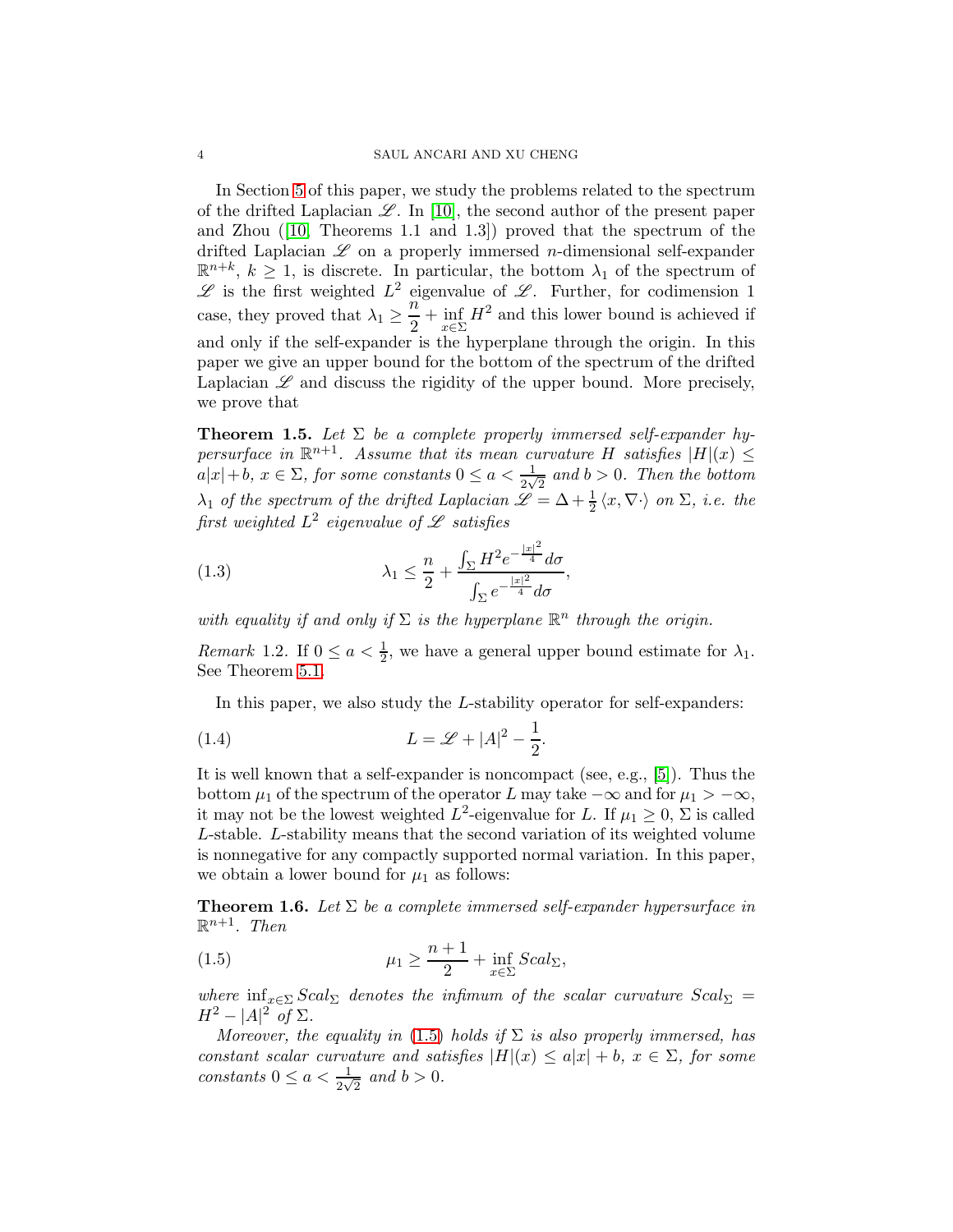In [\[10\]](#page-27-8), the second author of the present paper and Zhou proved that the mean convex self-expanders are L-stable. Here Theorem [1.6](#page-3-1) implies that

<span id="page-4-3"></span>Corollary 1.1. Let  $\Sigma$  be a complete immersed self-expander hypersurface in  $\mathbb{R}^{n+1}$ . If the scalar curvature of  $\Sigma$  satisfies

$$
Scal_{\Sigma} \ge -\frac{n+1}{2},
$$

then  $\Sigma$  is L-stable.

The authors in [\[10\]](#page-27-8) also proved that the inequality  $\mu_1 \leq \lambda_1 + \frac{1}{2}$  $\frac{1}{2}$  holds on complete properly immersed self-expander hypersurfaces. In this paper, we obtain another upper bound for  $\mu_1$ . More precisely,

<span id="page-4-1"></span>**Theorem 1.7.** Let  $\Sigma$  be a complete properly immersed self-expander hypersurface in  $\mathbb{R}^{n+1}$ . Assume that its mean curvature H satisfies  $|H|(x) \le$  $a|x|+b, x \in \Sigma$ , for some constants  $0 \le a < \frac{1}{2\sqrt{2}}$  and  $b > 0$ . Then the bottom  $\mu_1$  of the spectrum of the L-stability operator  $\overline{L}$  satisfies

<span id="page-4-0"></span>(1.6) 
$$
\mu_1 \leq \frac{n+1}{2} + \frac{\int_{\Sigma} Scal_{\Sigma} e^{-\frac{|x|^2}{4}} d\sigma}{\int_{\Sigma} e^{-\frac{|x|^2}{4}} d\sigma}.
$$

If  $\mu_1 > -\infty$ , then  $\int_{\Sigma} Scal_{\Sigma}e^{-\frac{|x|^2}{4}} d\sigma < \infty$  and the equality [\(1.6\)](#page-4-0) holds if and only if the curvature  $Scal_{\Sigma}$  of  $\Sigma$  is constant.

*Remark* 1.3. In the more general case of  $0 \le a < \frac{1}{2}$ , we also obtain a general upper bound estimate for  $\mu_1$ . See Theorem [7.1.](#page-24-0)

Theorems [1.6](#page-3-1) and [1.7](#page-4-1) have the following consequence:

<span id="page-4-2"></span>Corollary 1.2. Let  $\Gamma$  be a complete immersed self-expander curve in  $\mathbb{R}^2$ and  $\Sigma$  be the self-expander hypersurface  $\Gamma \times \mathbb{R}^{n-1}$  with the product metric, where  $n \geq 1$ . Then the bottom  $\mu_1$  of the spectrum of the L-stability operator on  $\Sigma$  is  $\frac{n+1}{2}$ . In particular, the bottom of the spectrum of the L-stability operator of  $\Gamma$  is 1.

Remark 1.4. Note that in Corollary [1.2](#page-4-2) we do not assume any hypothesis on the mean curvature.

Noting that the equality in [\(1.6\)](#page-4-0) holds if and only if the scalar curvature  $Scal_{\Sigma}$  is constant, we are interested in characterizing self-expander hypersurfaces with constant scalar curvature, which is also of independent interest. In this direction, we prove Theorem [6.1](#page-21-0) which states that  $\Gamma \times \mathbb{R}^{n-1}$  with the product metric are the only complete self-expander hypersurfaces immersed in  $\mathbb{R}^{n+1}$  with nonnegative constant scalar curvature, where  $\Gamma$  is a complete immersed self-expander curve in  $\mathbb{R}^2$ . Theorem [6.1](#page-21-0) is a consequence of Proposition [6.1](#page-20-0) which states that a complete self-expander hypersurface immersed  $\mathbb{R}^{n+1}$  different from a hyperplane and with nonnegative scalar curvature is of the form  $\Gamma \times \mathbb{R}^{n-1}$ , where  $\Gamma$  is a complete non-trivial self-expander curve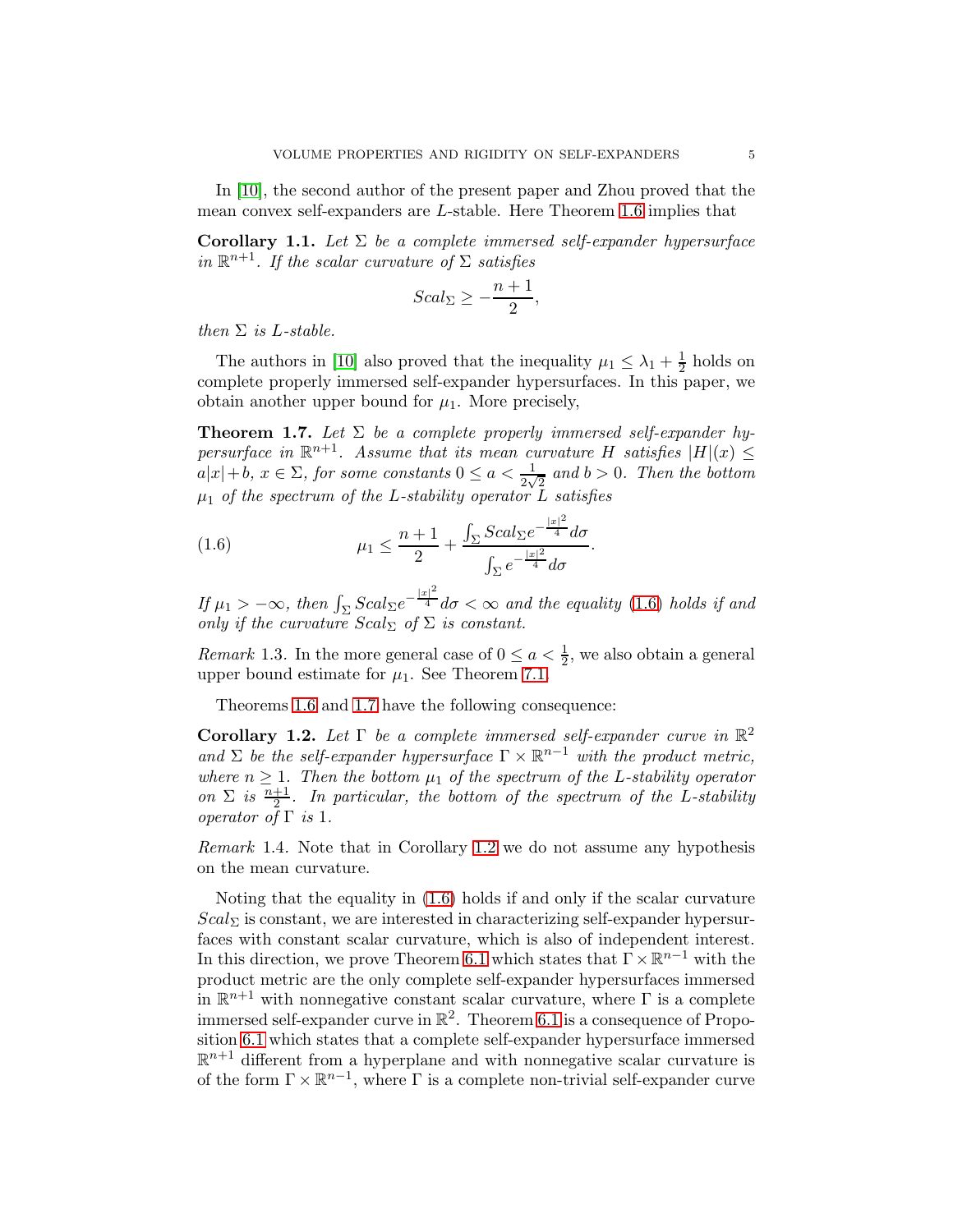immersed in  $\mathbb{R}^2$ , if and only if the scalar curvature attains a local minimum on the open set  $\{x \in \Sigma; H(x) \neq 0\}$ . In its proof, we use a result by Smoczyk which gave the equivalent property of the self-expander hypersurfaces  $\Gamma \times \mathbb{R}^{n-1}$  (Theorem 5.1 in [\[21\]](#page-28-0)). In general, it would be interesting to ask if the following is true.

**Problem:** Let  $\Sigma$  be a complete immersed self-expander hypersurface in  $\mathbb{R}^{n+1}$  with constant scalar curvature. Is it true that  $\Sigma = \Gamma \times \mathbb{R}^{n-1}$  with the product metric, where  $\Gamma$  is a complete self-expander curve immersed in  $\mathbb{R}^2$ ?

For self-expander surfaces in  $\mathbb{R}^3$ , we obtain the following result:

<span id="page-5-0"></span>**Theorem 1.8.** Let  $\Sigma$  be a complete immersed self-expander surface in  $\mathbb{R}^3$ . If the scalar curvature of  $\Sigma$  is constant, then  $\Sigma = \Gamma \times \mathbb{R}$  with the product metric, where  $\Gamma$  is a complete self-expander curve (properly) immersed in  $\mathbb{R}^2$ .

Self-expander curves in  $\mathbb{R}^2$  have been classified (see the work of Ishimura [\[18\]](#page-27-11) and Halldorsson [\[16\]](#page-27-12)). Theorem 6.1 in [\[16\]](#page-27-12) states that each of the complete self-expander curves immersed in  $\mathbb{R}^2$  is convex, properly embedded and asymptotic to the boundary of a cone with vertex at the origin. It is the graph of an even function. The curves form a one-dimensional family parametrized by their distance to the origin, which can take on any value in  $[0,\infty).$ 

Theorems [1.7](#page-4-1) and [1.8](#page-5-0) have the following consequence.

Corollary 1.3. Let  $\Sigma$  be a complete properly immersed self-expander surface in  $\mathbb{R}^3$ . Assume that  $|H|(x) \leq a|x|+b$ ,  $x \in \Sigma$ , for some constants  $0 \leq a < \frac{1}{2\sqrt{2}}$ and  $b > 0$ . Then

<span id="page-5-1"></span>(1.7) 
$$
\mu_1 \leq \frac{3}{2} + \frac{\int_{\Sigma} Scal_{\Sigma} e^{-\frac{|x|^2}{4}} d\sigma}{\int_{\Sigma} e^{-\frac{|x|^2}{4}} d\sigma}.
$$

If  $\mu_1 > -\infty$ , then the equality [\(1.7\)](#page-5-1) holds if and only if  $\Sigma = \Gamma \times \mathbb{R}$  with the product metric, where  $\Gamma$  is a complete self-expander curve (properly) immersed in  $\mathbb{R}^2$ .

For self-expander surfaces in  $\mathbb{R}^3$ , we also obtain the following result:

<span id="page-5-2"></span>**Theorem 1.9.** Let  $\Sigma$  be a complete properly immersed self-expander surface in  $\mathbb{R}^3$ . If  $\Sigma$  has nonpositive scalar curvature and the norm of its second fundamental form is constant, then  $\Sigma$  is a plane  $\mathbb{R}^2$  through the origin.

The rest of the paper is organized as follows: In Section [2,](#page-6-0) we recall some notations and basic facts. In Section [3,](#page-8-0) we prove Theorem [3.1](#page-9-0) and apply it to prove the finiteness of weighted volumes and volume growth estimate of self-expanders, that is, Theorem [1.1.](#page-1-0) We also prove Theorem [1.2.](#page-2-1) In Section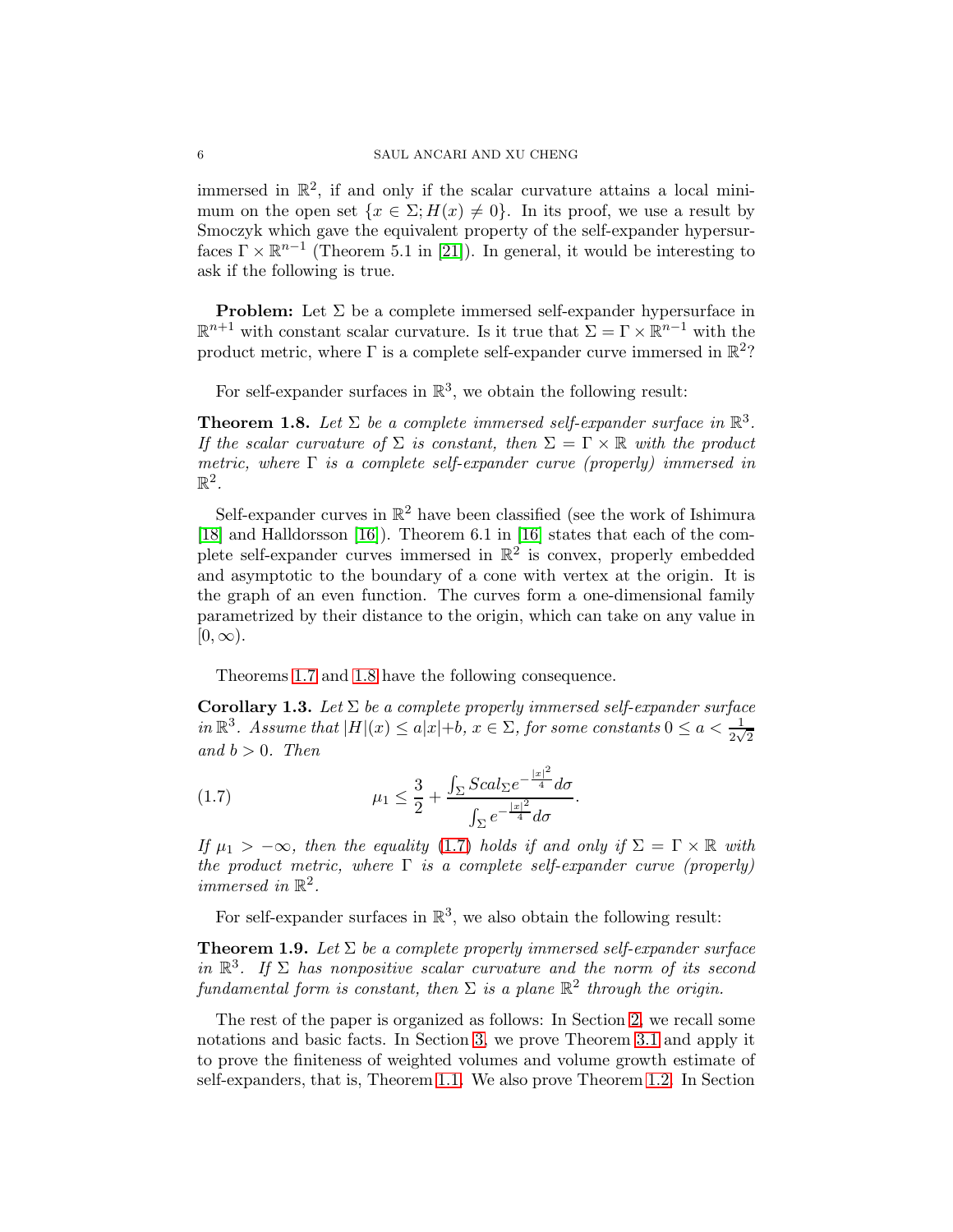[4,](#page-14-1) we prove rigidity Theorems. In Section [5,](#page-17-0) we obtain an upper bound for the bottom of the spectrum of the drifted Laplacian  $\mathscr{L}$ . In Section [6,](#page-20-1) we discuss self-expanders with constant scalar curvature and prove Theorem [1.8.](#page-5-0) We also prove Theorem [1.9.](#page-5-2) In Section [7,](#page-23-0) we obtain the upper and lower bounds for the bottom of the spectrum of the L-stability operator L and also discuss the L-stability of self-expanders.

### 2. Preliminaries

<span id="page-6-0"></span>In this section, we will recall some concepts and basic facts.

Assume that  $(M, \overline{g})$  is a smooth m-dimensional Riemannian manifold. Let  $\Sigma$  be an *n*-dimensional immersed submanifold in M with the induced metric g. We will denote by  $d\sigma$  the volume form of  $\Sigma$ . In this paper, unless otherwise specified, the notations with a bar, for instance  $\overline{\nabla}$  and  $\overline{\nabla}^2$ , denote the quantities corresponding the metric  $\overline{g}$  on M. On the other hand, the notations like  $\nabla$ ,  $\Delta$  denote the quantities corresponding the intrinsic metric  $q$  on  $\Sigma$ .

The isometric immersion  $i: (\Sigma^n, g) \to (M^{n+k}, \overline{g})$  is said to be properly immersed if, for any compact subset  $\Omega$  in M, the pre-image  $i^{-1}(\Omega)$  is compact in Σ.

Let A denote the second fundamental form of  $(\Sigma, g)$ , that is, at  $p \in \Sigma$ ,  $A(X,Y) = (\nabla_X Y)^{\perp}$ , where  $X, Y \in T_p \Sigma$ ,  $\perp$  denotes the projection onto the normal bundle of  $\Sigma$ . The mean curvature vector **H** of  $\Sigma$  is defined as the trace of A. If  $\Sigma$  is a hypersurface, its mean curvature H is defined by  $H = -Hn$ , where n is the unit normal field on  $\Sigma$ .

Given a smooth function  $f$  on  $M$ , define the weighted mean curvature vector  $\mathbf{H}_f$  of a submanifold  $(\Sigma, g)$  by  $\mathbf{H}_f := \mathbf{H} + (\overline{\nabla}f)^{\perp}$ .  $\Sigma$  is called fminimal if its weighted mean curvature vector  $H_f$  vanishes identically, or equivalently if it satisfies

<span id="page-6-2"></span>
$$
\mathbf{H} = -(\overline{\nabla}f)^{\perp}.
$$

If  $\Sigma$  is a hypersurface, its weighted mean curvature  $H_f$  is defined by  $H_f =$  $-H_f$ n. In particular  $\Sigma$  is f-minimal if and only if the weighted mean curvature satisfies that  $H_f = H - \langle \overline{\nabla} f, \mathbf{n} \rangle = 0$  or equivalently

(2.2) 
$$
H = \langle \overline{\nabla} f, \mathbf{n} \rangle.
$$

The weighted volume of a measurable subset  $S \subset \Sigma$  with respect to the function  $f$  is defined by

<span id="page-6-1"></span>(2.3) 
$$
V_f(S) := \int_S e^{-f} d\sigma.
$$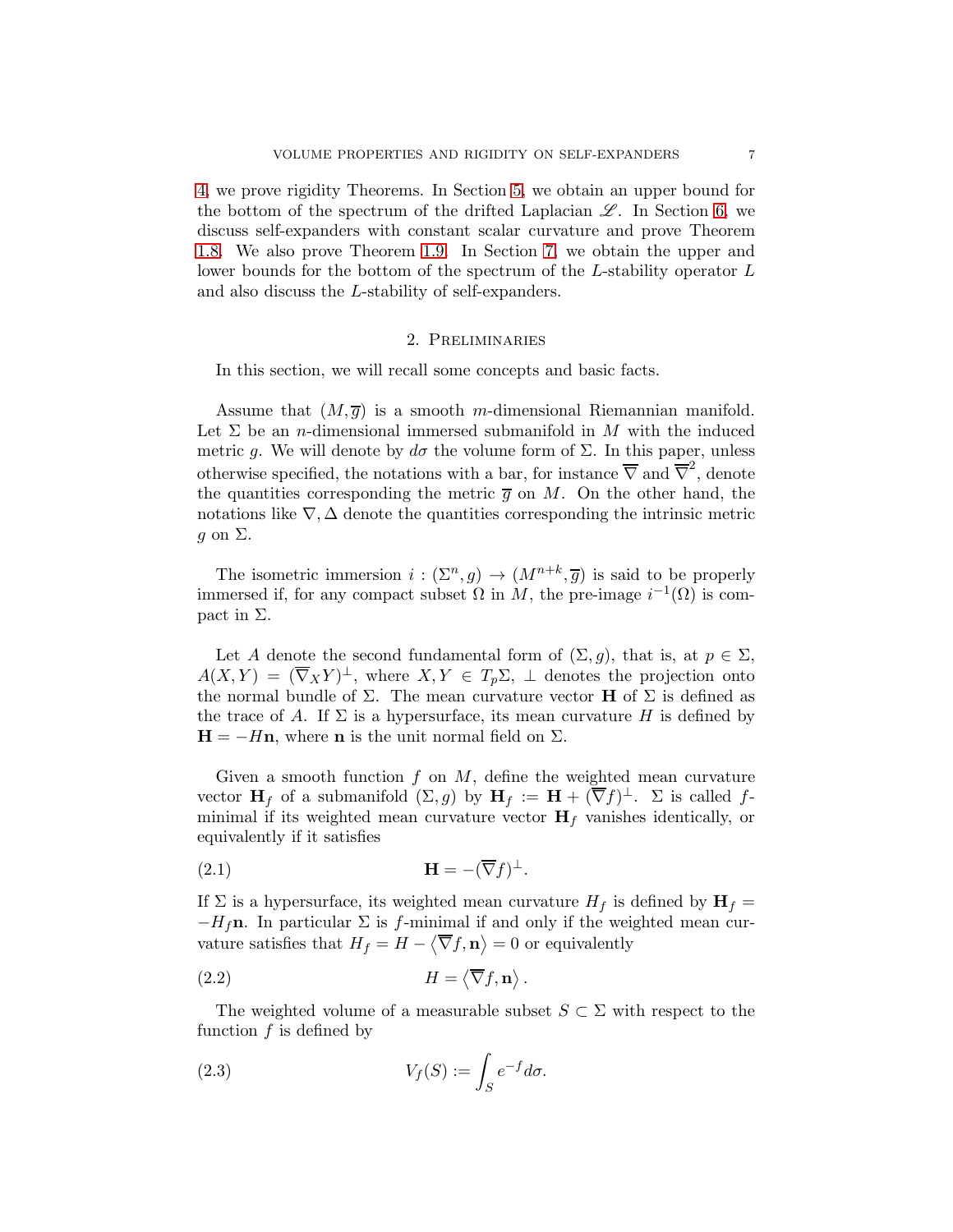It is known that an f-minimal submanifold is a critical point of the weighted volume functional defined in [\(2.3\)](#page-6-1). On the other hand, it is also a minimal submanifold under the conformal metric  $\tilde{g} = e^{-\frac{2}{n}f}\overline{g}$  on M (see, e.g. [\[6\]](#page-27-13), [\[7\]](#page-27-14)). When  $(M,\overline{g})$  is the Euclidean space  $(\mathbb{R}^{n+k},g_0)$ , there are very interesting examples of f-minimal submanifolds:

**Example 2.1.** If  $f = \frac{|x|^2}{4}$  $\frac{|x|^2}{4}, -\frac{|x|^2}{4}$  $\frac{|x|^2}{4}$ , and  $-\langle x, w \rangle$  respectively, where  $w \in \mathbb{R}^{n+k}$ is a constant vector, an n-dimensional f-minimal submanifold  $\Sigma$  is a selfshrinker, self-expander and translator for MCF in the Euclidean space  $\mathbb{R}^{n+k}$ respectively.

On the smooth metric measure space  $(\Sigma, g, e^{-f})$ , there is a very important second-order elliptic operator: the drifted Laplacian  $\Delta_f = \Delta \langle \nabla f, \nabla \cdot \rangle$ . It is well known that  $\Delta_f$  is a densely defined self-adjoint operator in  $L^2(\Sigma, e^{-f}d\sigma)$ , i.e. for u and v in  $C_0^{\infty}(\Sigma)$ , it holds that

(2.4) 
$$
\int_{\Sigma} (\Delta_f u) v e^{-f} d\sigma = - \int_{\Sigma} \langle \nabla u, \nabla v \rangle e^{-f} d\sigma.
$$

Since we will study the spectrum problems in this paper, we recall some facts in spectral theory (see more details in, e.g. [\[14\]](#page-27-15), [\[19\]](#page-27-16)). Consider the Schrödinger operator on  $\Sigma$ :

$$
S = \Delta_f + q, \quad q \in L^{\infty}_{loc}(\Sigma).
$$

The weighted  $L^2$  spectrum of S is called the spectrum of S for short whenever there is no confusion. The bottom  $s_1$  of the spectrum of S can be characterized by

$$
(2.5) \quad s_1 = \inf \left\{ \frac{\int_{\Sigma} \left( |\nabla \varphi|^2 - q \varphi^2 \right) e^{-f} d\sigma}{\int_{\Sigma} \varphi^2 e^{-f} d\sigma}; \varphi \in C_0^{\infty}(\Sigma), \int_{\Sigma} \varphi^2 e^{-f} d\sigma \neq 0 \right\}.
$$

In general, if  $\Sigma$  is noncompact, the bottom  $s_1$  may not be the weighted  $L^2$ eigenvalue and may take  $-\infty$ .

Now we give especial notations on self-expanders. In the following, unless otherwise specified, let  $\Sigma$  be an *n*-dimensional self-expander in  $\mathbb{R}^{n+\overline{k}}$ ,  $k \geq 1$ , that is,  $\Sigma$  satisfies the equation

$$
\mathbf{H} = \frac{x^{\perp}}{2}
$$

In the case of codimension 1, the mean curvature H of a self-expander  $\Sigma$ satisfies that

(2.7) 
$$
H = -\frac{1}{2}\langle x, \mathbf{n}\rangle.
$$

Observe that taking  $f = -\frac{|x|^2}{4}$  $\frac{c_1}{4}$ , a self-expander  $\Sigma$  can be viewed as an f-minimal submanifold in  $\mathbb{R}^{n+k}$  since it satisfies the equation [\(2.1\)](#page-6-2).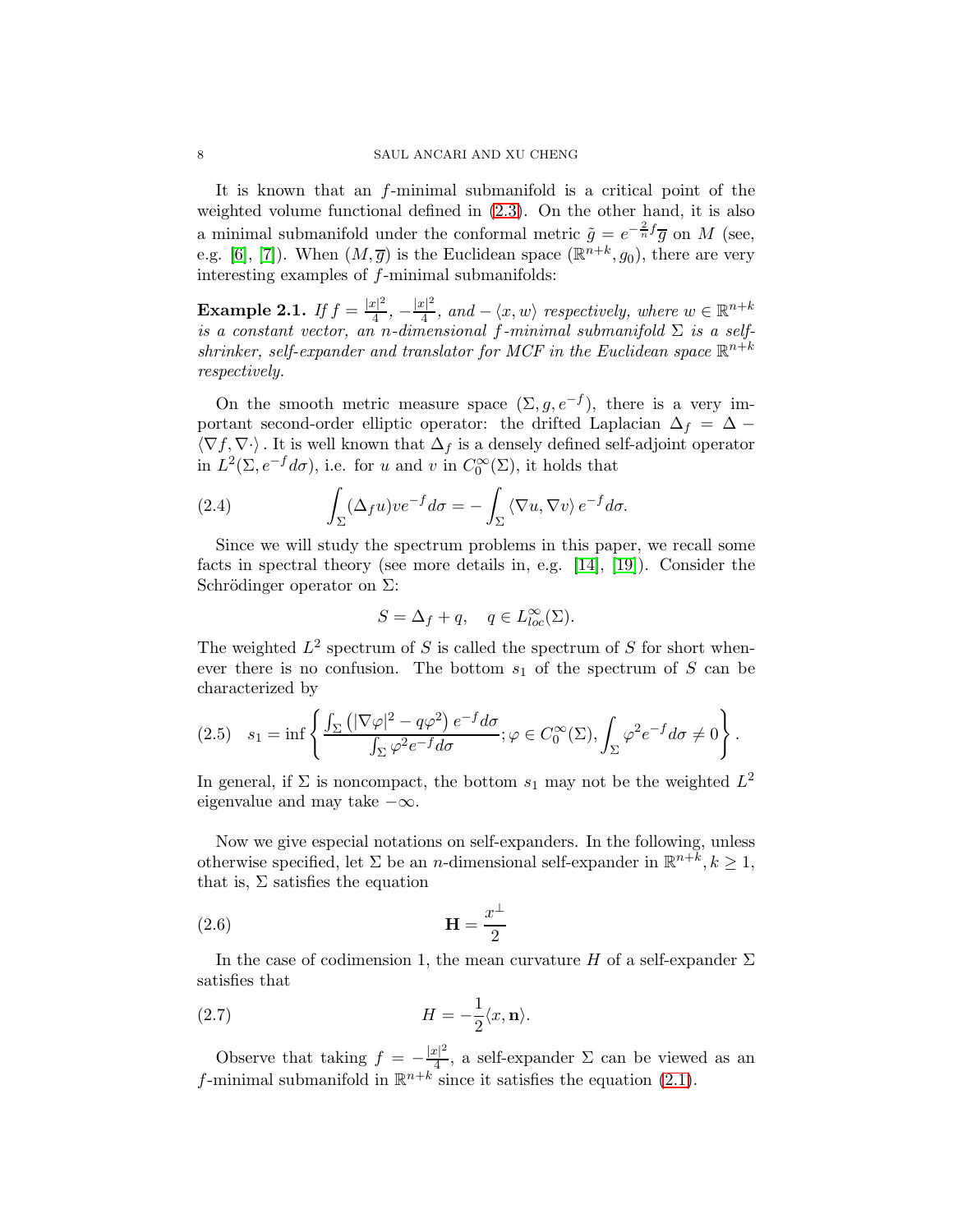The weighted volume of a measurable subset  $S \subset \Sigma$  is given by

(2.8) 
$$
V(S) := \int_{S} e^{\frac{|x|^2}{4}} d\sigma.
$$

The weighted  $L^2$  inner product of functions u and v in  $L^2(\Sigma, e^{\frac{|x|^2}{4}}d\sigma)$  is defined by

$$
\langle u,v\rangle_{L^2(\Sigma,e^{\frac{|x|^2}{4}}d\sigma)}=\int_\Sigma u v e^{\frac{|x|^2}{4}}d\sigma.
$$

Denote by  $\mathscr L$  the drifted Laplacian on  $\Sigma$ , i.e.  $\mathscr L = \Delta + \frac{1}{2} \langle x, \nabla \cdot \rangle$ .

The bottom  $\lambda_1$  of the spectrum of  $\mathscr L$  can be given by

<span id="page-8-1"></span>(2.9) 
$$
\lambda_1 = \inf \left\{ \frac{\int_{\Sigma} |\nabla \varphi|^2 e^{\frac{|x|^2}{4}} d\sigma}{\int_{\Sigma} \varphi^2 e^{\frac{|x|^2}{4}} d\sigma}; \varphi \in C_0^{\infty}(\Sigma), \int_{\Sigma} \varphi^2 e^{\frac{|x|^2}{4}} d\sigma \neq 0 \right\}.
$$

From [\(2.9\)](#page-8-1),  $\lambda_1$  is nonnegative. For self-expanders, the stability operator for  $\Sigma$  appeared in the second variation formula of the weighted volume is a Schrödinger operator:

(2.10) 
$$
L = \mathcal{L} + |A|^2 - \frac{1}{2} = \Delta + \frac{1}{2} \langle x, \nabla \cdot \rangle + |A|^2 - \frac{1}{2}.
$$

**Definition 2.1.** A self-expander  $\Sigma$  is said to be L-stable if the following inequality holds for all  $\varphi \in C_0^{\infty}(\Sigma)$ ,

$$
(2.11) \qquad -\int_{\Sigma} \varphi(L\varphi) e^{\frac{|x|^2}{4}} d\sigma = \int_{\Sigma} \left( |\nabla \varphi|^2 - (|A|^2 - \frac{1}{2}) \varphi^2 \right) e^{\frac{|x|^2}{4}} d\sigma \ge 0.
$$

L-stability of  $\Sigma$  is equivalent to that the second variation of its weighted volume is nonnegative for any compactly supported normal variation. Denote the bottom of the spectrum of L by  $\mu_1$ . L-stability means  $\mu_1 \geq 0$ .

For self-expander hypersurfaces, the following equations are known (see, for instance, [\[10\]](#page-27-8)).

**Proposition 2.1.** If  $\Sigma \subset \mathbb{R}^{n+1}$  is a self-expander hypersurface, then

<span id="page-8-2"></span>(2.12) 
$$
\mathscr{L}H = -(|A|^2 + \frac{1}{2})H,
$$

(2.13) 
$$
\mathscr{L}H^2 = -H^2(2|A|^2+1) + 2|\nabla H|^2,
$$

<span id="page-8-4"></span>(2.14) 
$$
\mathscr{L}|A|^2 = -|A|^2(2|A|^2+1) + 2|\nabla A|^2,
$$

<span id="page-8-3"></span>(2.15) 
$$
\mathscr{L}(Scal_{\Sigma}) = -Scal_{\Sigma}(2|A|^{2}+1) + 2|\nabla H|^{2} - 2|\nabla A|^{2}.
$$

### <span id="page-8-0"></span>3. Weighted volumes of properly immersed self-expanders

In this section, motivated by Theorem 1.1 in [\[8\]](#page-27-17), Theorem 1.1 in [\[9\]](#page-27-18) and Theorem 5 in [\[2\]](#page-27-9), we prove the following Theorem [3.1](#page-9-0) which deals with the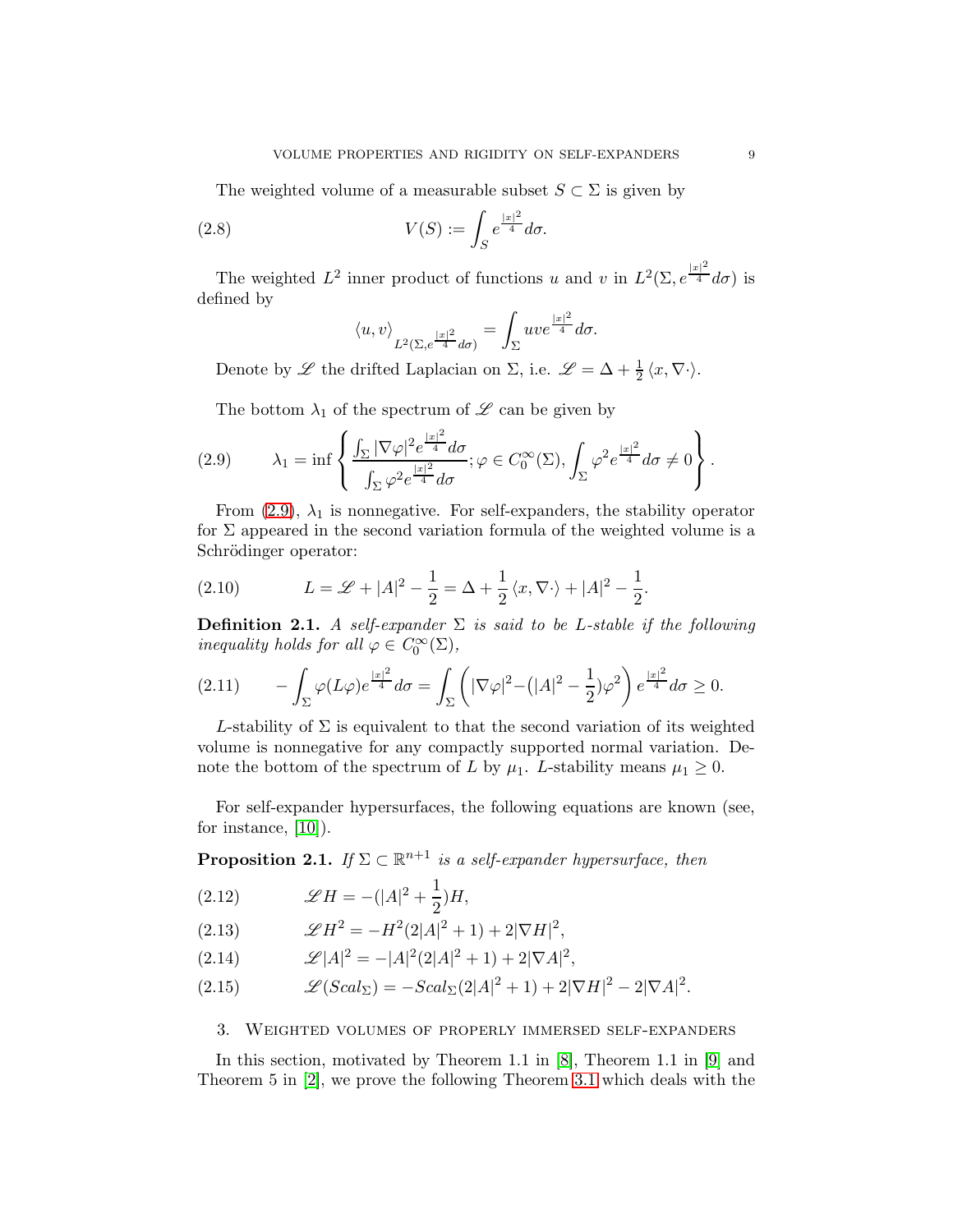growth of volumes of the level sets of adequate functions on a general Riemannian manifold. Next, we prove Theorem [1.1.](#page-1-0)

Recall that a function h on a complete noncompact Riemannian manifold M is said to be proper if, for any bounded closed subset  $I \subset \mathbb{R}$ , the inverse image  $h^{-1}(I)$  is compact in M.

<span id="page-9-0"></span>**Theorem 3.1.** Let  $(X, g)$  be a complete noncompact Riemannian manifold. Assume that  $\alpha > 0$ ,  $\beta > 0$ ,  $a_0$ ,  $a_1$  and  $a_2$  are constants satisfying  $a_2 < \frac{\beta}{4}$  $\frac{p}{4}$ . If h is a proper nonnegative  $C^2$  function on X such that

(3.1) 
$$
\Delta h - \alpha |\nabla h|^2 + \beta h \le a_2 r^2 + a_1 r + a_0
$$

and

$$
(3.2)\qquad \Delta h \le a_2 r^2 + a_1 r + a_0
$$

hold on the sets  $D_r = \{x \in X; 2\sqrt{h} \le r\}$  for all  $r > 0$ , then

(i) The integral

<span id="page-9-1"></span>
$$
\int_X e^{-\alpha h} dv < \infty.
$$

(ii) For all  $r > 0$  the volume of the set  $D_r$  satisfies

(3.4) 
$$
V(r) \le Ce^{\varepsilon (a_2 r^2 + a_1 r + a_0) + \frac{\alpha r^2}{4e^{\varepsilon \gamma}}}, \text{ for any } \varepsilon > 0,
$$

and

$$
(3.5) \t\t V(r) \le Ce^{\frac{\alpha}{4}r^2},
$$

where 
$$
\gamma = \frac{\beta}{\alpha}
$$
 and  $C = C(\alpha) = \int_X e^{-\alpha h} dv < \infty$ .

*Remark* 3.1. If  $a_2 = 0$  and  $a_1 = 0$ , [\(3.3\)](#page-9-1) was obtained in [\[8\]](#page-27-17) (see (1.6) of Theorem 1.1 in [\[8\]](#page-27-17)). However, in this case, the level sets  $D<sub>r</sub>$  have polynomial volume growth as proved in [\[8\]](#page-27-17).

Remark 3.2. Taking  $\alpha = \beta = 1$  in Theorem [3.1,](#page-9-0) we obtain Theorem 5 in [\[2\]](#page-27-9). It worth mentioning that the restriction  $a_2 < \frac{1}{4}$  $\frac{1}{4}$  should be added in the assumption of Theorem 5 in [\[2\]](#page-27-9).

*Proof of Theorem [3.1.](#page-9-0)* Let  $\gamma = \frac{\beta}{\alpha}$  $\frac{\beta}{\alpha}$  and  $k(r) = a_2r^2 + a_1r + a_0$ . Since h is proper, the following integral  $I(t)$  is well defined.

$$
I(t) = \frac{1}{t^{k(r)}} \int_{\overline{D}_r} e^{\frac{-\alpha h}{t^{\gamma}}} dv, \ t > 0.
$$

<span id="page-9-2"></span>(3.6) 
$$
I'(t) = t^{-k(r)-1} \int_{\overline{D}_r} e^{\frac{-\alpha h}{t^{\gamma}}} \left( \frac{\beta h}{t^{\gamma}} - k(r) \right) dv.
$$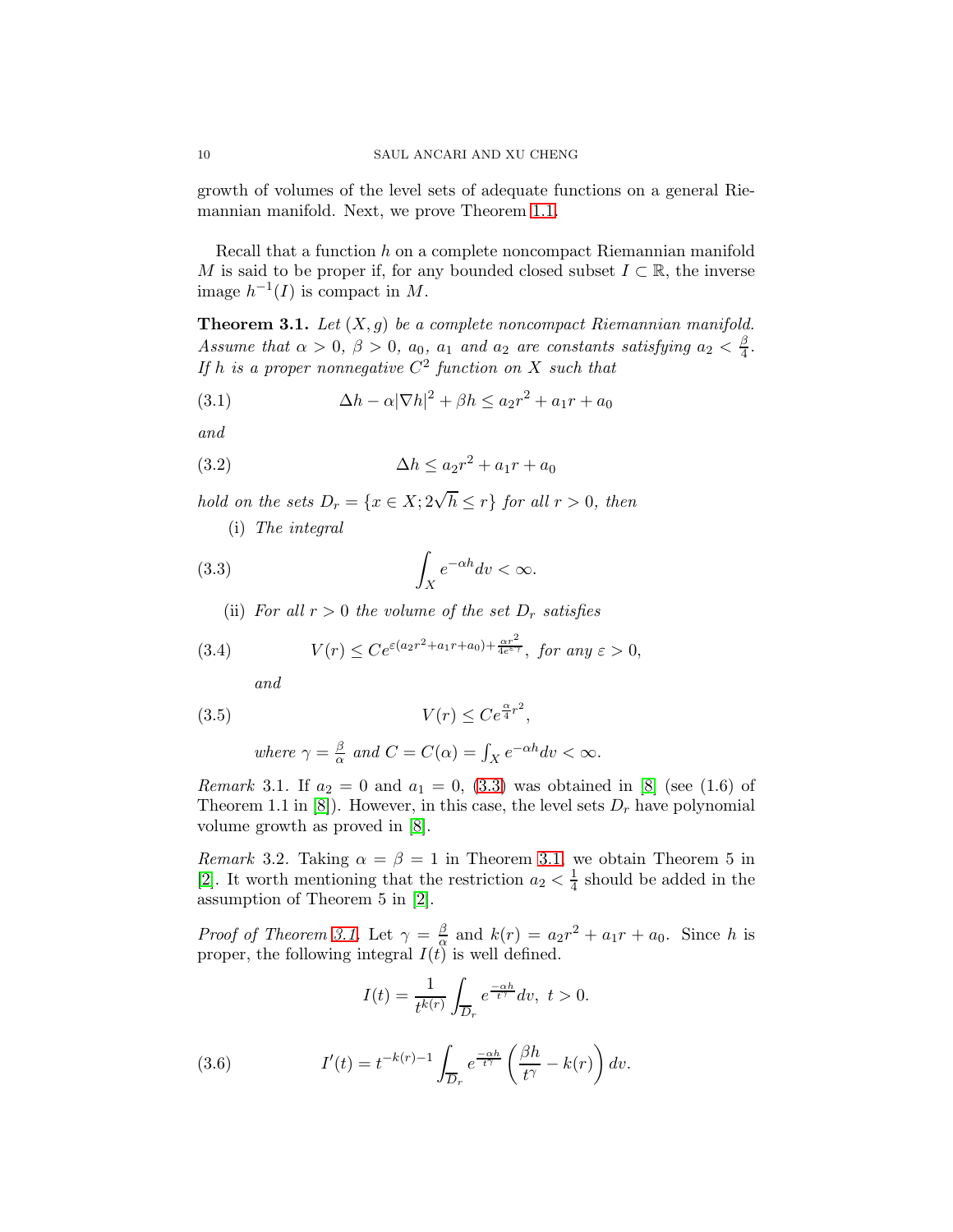On the other hand, for  $t\geq 1, \gamma>0,$ 

$$
\int_{\overline{D}_r} \operatorname{div} \left( e^{\frac{-\alpha h}{t^{\gamma}}} \nabla h \right) dv = \int_{\overline{D}_r} e^{\frac{-\alpha h}{t^{\gamma}}} \left( \Delta h - \frac{\alpha}{t^{\gamma}} |\nabla h|^2 \right) dv
$$
\n
$$
= \int_{\overline{D}_r} e^{\frac{-\alpha h}{t^{\gamma}}} \left( (1 - \frac{1}{t^{\gamma}}) \Delta h + \frac{1}{t^{\gamma}} (\Delta h - \alpha |\nabla h|^2) \right) dv
$$
\n
$$
\leq \int_{\overline{D}_r} e^{\frac{-\alpha h}{t^{\gamma}}} \left[ (1 - \frac{1}{t^{\gamma}}) k(r) + \frac{1}{t^{\gamma}} (-\beta h + k(r)) \right] dv
$$
\n(3.7)\n
$$
= \int_{\overline{D}_r} e^{\frac{-\alpha h}{t^{\gamma}}} \left( k(r) - \frac{\beta h}{t^{\gamma}} \right) dv.
$$

<span id="page-10-0"></span>Substituting [\(3.7\)](#page-10-0) into [\(3.6\)](#page-9-2) gives

$$
I'(t) \le -t^{-k(r)-1} \int_{\overline{D}_r} \operatorname{div}(e^{\frac{-\alpha h}{t^{\gamma}}} \nabla h) dv.
$$

At the regular value r of h and for  $t \geq 1$ , by Stokes' Theorem, we have

$$
I'(t) \le -t^{-k(r)-1} \int_{\partial D_r} \left\langle e^{\frac{-\alpha h}{t^{\gamma}}} \nabla h, \frac{\nabla h}{|\nabla h|} \right\rangle dv
$$
  
=  $-t^{-k(r)-1} \int_{\partial D_r} e^{\frac{-\alpha h}{t^{\gamma}}} |\nabla h| dv \le 0.$ 

Integrating  $I'(t)$  over t from 1 to  $e^{\varepsilon} > 1$ , where  $\varepsilon > 0$ , we get

<span id="page-10-1"></span>(3.8) 
$$
\frac{1}{e^{\varepsilon k(r)}} \int_{\overline{D}_r} e^{\frac{-\alpha h}{e^{\varepsilon \gamma}}} dv \leq \int_{\overline{D}_r} e^{-\alpha h} dv.
$$

Since the integral in [\(3.8\)](#page-10-1) is right continuous in r, (3.8) holds for all  $r > 0$ . Note  $2\sqrt{h} \leq r$  over  $\overline{D}_r$ . [\(3.8\)](#page-10-1) implies that, for all  $r > 0$ ,

<span id="page-10-2"></span>(3.9) 
$$
\frac{1}{e^{\varepsilon k(r) + \frac{\alpha r^2}{4e^{\varepsilon \gamma}}} \int_{\overline{D}_r} dv \leq \frac{1}{e^{\varepsilon k(r)}} \int_{\overline{D}_r} e^{\frac{-\alpha h}{e^{\varepsilon \gamma}}} dv
$$

$$
\leq \int_{\overline{D}_r} e^{-\alpha h} dv.
$$

Note that for  $r\geq 1$ 

<span id="page-10-3"></span>(3.10) 
$$
\int_{\overline{D}_r} e^{-\alpha h} dv - \int_{\overline{D}_{r-1}} e^{-\alpha h} dv = \int_{\overline{D}_r \setminus \overline{D}_{r-1}} e^{-\alpha h} dv
$$

$$
\leq e^{\frac{-\alpha(r-1)^2}{4}} \int_{\overline{D}_r} dv.
$$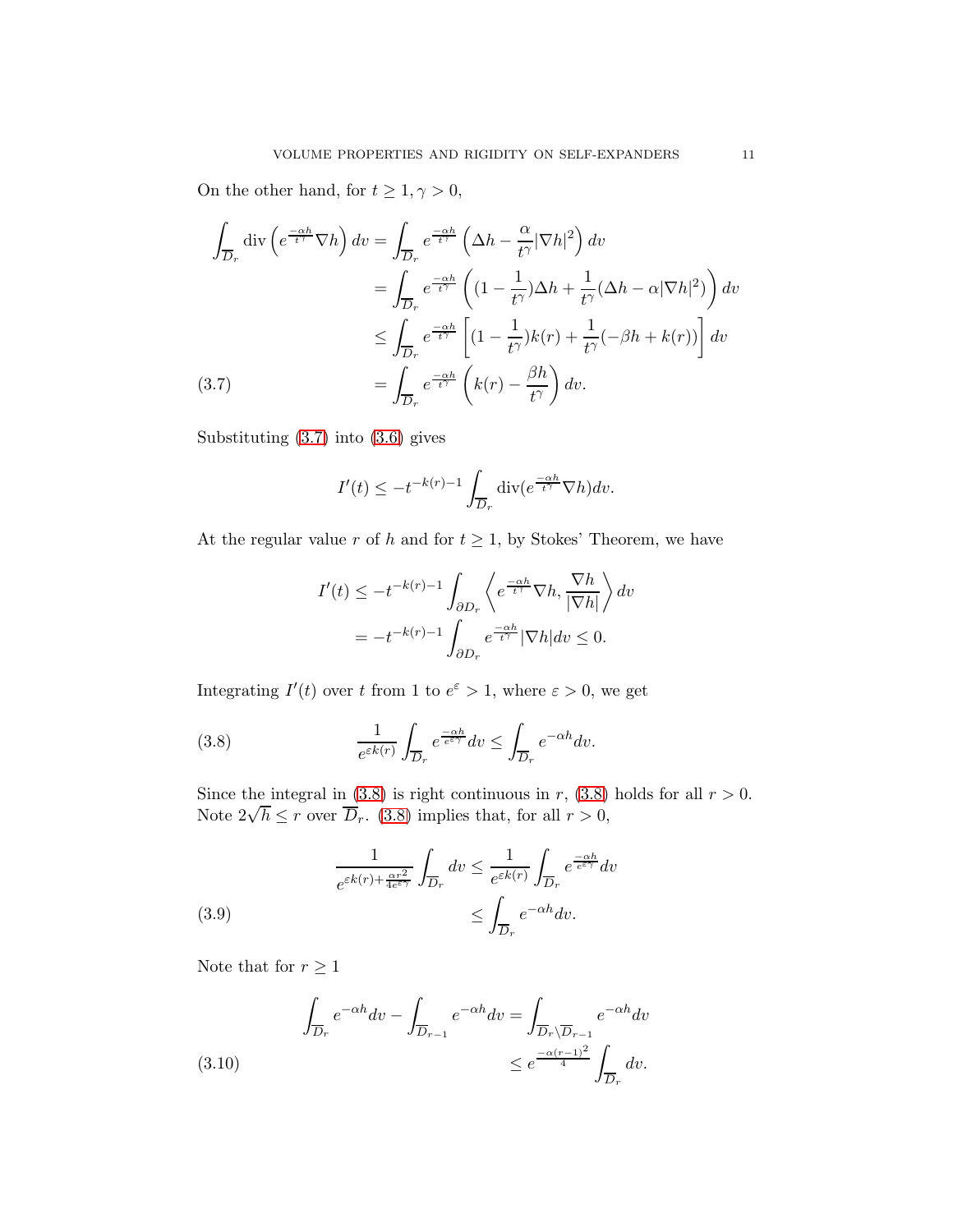By [\(3.9\)](#page-10-2), [\(3.10\)](#page-10-3)

$$
\int_{\overline{D}_r} e^{-\alpha h} dv - \int_{\overline{D}_{r-1}} e^{-\alpha h} dv
$$
\n
$$
\leq e^{\varepsilon k(r) + \frac{\alpha r^2}{4e^{\varepsilon \gamma}} - \frac{\alpha (r-1)^2}{4}} \int_{\overline{D}_r} e^{-\alpha h} dv
$$
\n(3.11)\n
$$
= e^{(\varepsilon a_2 + \frac{\alpha}{4e^{\varepsilon \gamma}} - \frac{\alpha}{4})r^2 + (\varepsilon a_1 + \frac{\alpha}{2})r + (\varepsilon a_0 - \frac{\alpha}{4})} \int_{\overline{D}_r} e^{-\alpha h} dv.
$$

<span id="page-11-0"></span>Since  $a_2 < \frac{\beta}{4}$  $\frac{\beta}{4}$ , there exists a very small  $\varepsilon_0 = \varepsilon_0(\alpha, \beta, a_2)$  such that

$$
(\varepsilon_0 a_2 + \frac{\alpha}{4 e^{\varepsilon_0 \gamma}} - \frac{\alpha}{4}) < 0.
$$

Then there exists  $r_0 \geq 1$  such that for  $r \geq r_0$ 

$$
e^{(\varepsilon_0a_2+\frac{\alpha}{4e^{\varepsilon_0\gamma}-\frac{\alpha}{4})r^2+(\varepsilon_0a_1+\frac{\alpha}{2})r+(\varepsilon_0a_0-\frac{\alpha}{4})}}\leq e^{-r}.
$$

Substituting into [\(3.11\)](#page-11-0) gives that

(3.12) 
$$
\int_{\overline{D}_r} e^{-\alpha h} dv \le \frac{1}{1 - e^{-r}} \int_{\overline{D}_{r-1}} e^{-\alpha h} dv.
$$

Then for any positive integer  $N$ , we have

$$
(3.13) \qquad \int_{\overline{D}_{r+N}} e^{-\alpha h} dv \le \left(\prod_{i=0}^N \frac{1}{1 - e^{-(r+i)}}\right) \int_{\overline{D}_{r-1}} e^{-\alpha h} dv.
$$

Noting that the infinite product  $\prod^{\infty}$  $i=0$  $(1 - e^{-(r+i)})$  converges to a positive number and letting N tend to infinity, we get that  $\int_X e^{-\alpha h} dv < +\infty$ . Moreover by [\(3.9\)](#page-10-2), for all  $r > 0$  and  $\varepsilon > 0$ ,

$$
\frac{1}{e^{\varepsilon k(r) + \frac{\alpha r^2}{4e^{\varepsilon \gamma}}}} \int_{\overline{D}_r} dv \le \int_{\overline{D}_r} e^{-\alpha h} dv \le \int_X e^{-\alpha h} dv.
$$

Hence

$$
V(r) \leq C(\alpha) e^{\varepsilon k(r) + \frac{\alpha r^2}{4e^{\varepsilon \gamma}}} = C(\alpha) e^{\varepsilon (a_2 r^2 + a_1 r + a_0) + \frac{\alpha r^2}{4e^{\varepsilon \gamma}}},
$$

where  $C(\alpha) = \int_X e^{-\alpha h} dv$ . Since  $\varepsilon > 0$  is arbitrary, letting  $\varepsilon \to 0$  yields that

$$
V(r) \le C(\alpha) e^{\frac{\alpha}{4}r^2}.
$$

 $\Box$ 

*Proof of Theorem [1.1.](#page-1-0)* Take  $h = \frac{|x|^2}{4}$  $\frac{y_1}{4}$ ,  $x \in \Sigma$ . Since  $\Sigma$  is properly immersed in  $\mathbb{R}^m$ ,  $h(x)$  is proper on  $\Sigma$ . We have that, on  $B_r(0) \cap \Sigma$ ,

$$
\Delta h = \frac{n}{2} + \langle \overline{\nabla} h, \mathbf{H} \rangle = \frac{n}{2} + |\mathbf{H}|^2
$$
  

$$
\leq a^2 r^2 + 2abr + (b^2 + \frac{n}{2}).
$$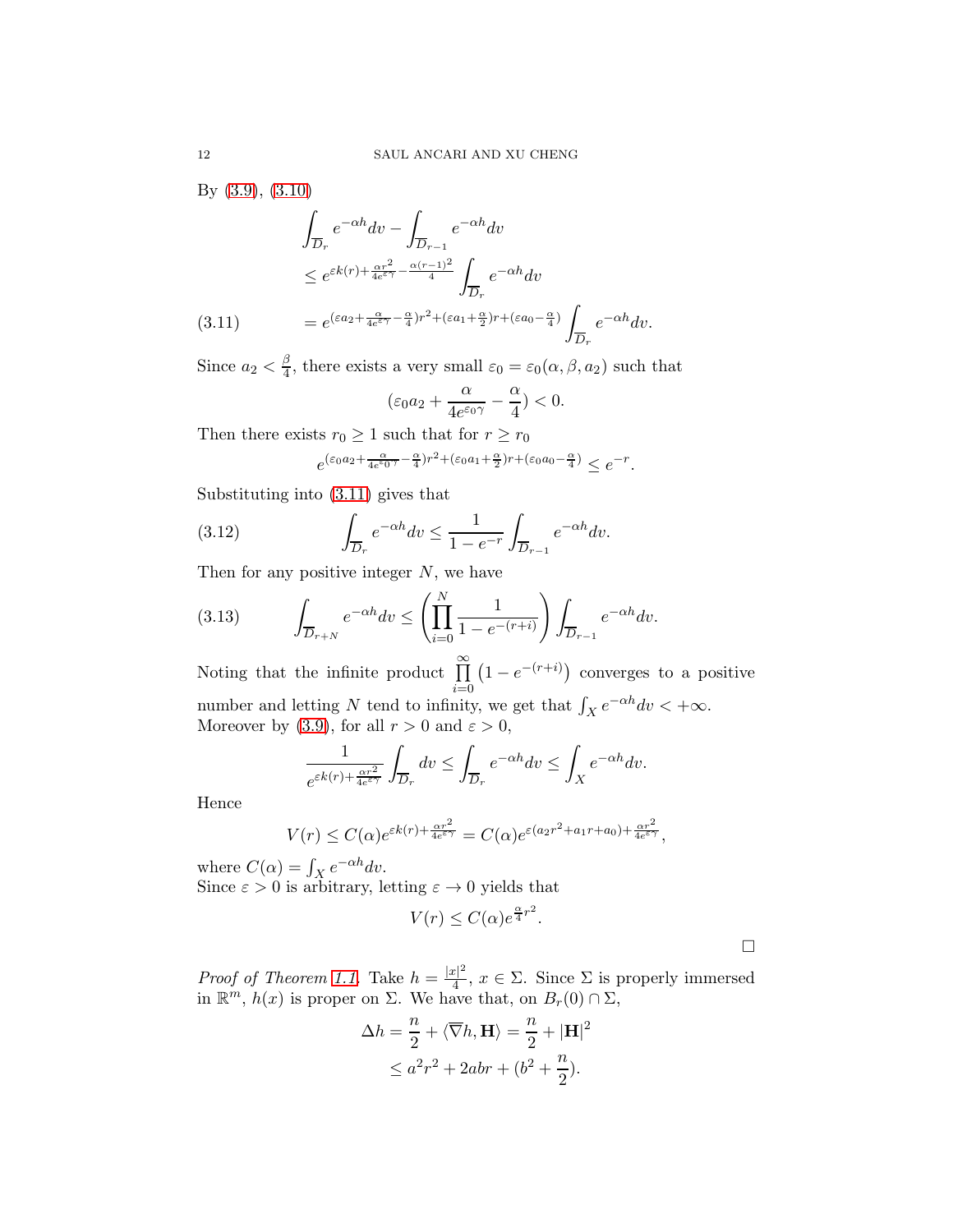In the above, we used the hypothesis:  $|\mathbf{H}|(x) \leq a|x| + b, x \in \Sigma$ . We also have that, on  $B_r(0) \cap \Sigma$ ,

$$
\Delta h - \alpha |\nabla h|^2 + \alpha h = \frac{n}{2} + |\mathbf{H}|^2 + \alpha |(\overline{\nabla} h)^{\perp}|^2
$$
  
=  $\frac{n}{2} + (1 + \alpha)|\mathbf{H}|^2$   

$$
\leq (1 + \alpha)a^2 r^2 + 2(1 + \alpha)abr + (1 + \alpha)b^2 + \frac{n}{2}.
$$

Let  $a_2 = (1 + \alpha)a^2$ ,  $a_1 = 2(1 + \alpha)ab$ ,  $a_0 = (1 + \alpha)b^2 + \frac{n}{2}$  and  $\beta = \alpha$ . For Let  $u_2 = (1 + \alpha)a$ ,  $u_1 = 2(1 + \alpha)ab$ ,  $u_0 = (1 + \alpha)a + 2$ <br>  $\alpha > \frac{4a^2}{1-4a^2}$ , where  $0 \le a < \frac{1}{2}$ , it holds that  $a_2 < \frac{\beta}{4}$ . By ap  $\frac{4a^2}{1-4a^2}$ , where  $0 \le a < \frac{1}{2}$ , it holds that  $a_2 < \frac{\beta}{4}$  $\frac{\beta}{4}$ . By applying Theorem [3.1,](#page-9-0) we obtain that  $\int_{\Sigma} e^{-\frac{\alpha}{4}|x|^2} d\sigma < \infty$  for all  $\alpha > \frac{4a^2}{1-4a}$  $\frac{4a^2}{1-4a^2}$  and the volume of  $B_r(0) \cap \Sigma$  satisfies that, for all  $r > 0$ ,

$$
Vol(B_r(0) \cap \Sigma) \leq C(\alpha) e^{\frac{\alpha}{4}r^2}.
$$

In the particular case of  $a < \frac{1}{2\sqrt{2}}$ , since  $a < \frac{1}{2\sqrt{2}}$  implies that  $\frac{4a^2}{1-4a}$  $\frac{4a^2}{1-4a^2}$  < 1, we may take  $\alpha = 1$ .

By an argument analogous to the ones used in the proofs of Theorem 4.1 in [\[9\]](#page-27-18) and Theorem 4 in [\[2\]](#page-27-9), we may prove the following result: Let  $\Sigma$  be a complete *n*-dimensional immersed self-expander in  $\mathbb{R}^m$ ,  $n < m$ . If there exists  $\alpha > 0$  such that  $\int_{\Sigma} e^{-\frac{\alpha}{4}|x|^2} d\sigma < \infty$ , then  $\Sigma$  is properly immersed on  $\mathbb{R}^m$ . Hence Theorem [1.1](#page-1-0) has the following consequence.

Corollary 3.1. Let  $\Sigma$  be a complete n-dimensional immersed self-expander in  $\mathbb{R}^m$ ,  $n < m$ . Assume that its mean curvature vector **H** satisfies  $|\mathbf{H}|(x) \leq$  $a|x|+b, x \in \Sigma$ , for some constants  $0 \le a < \frac{1}{2}$  and  $b > 0$ . Then for  $\alpha > \frac{4a^2}{1-4a}$  $1-4a^2$ the following statements are equivalent:

- (i)  $\Sigma$  is properly immersed on  $\mathbb{R}^m$ .
- (ii) There exist constants  $C = C(\alpha)$ ,  $\overline{a}_0$ ,  $\overline{a}_1$ ,  $\overline{a}_2$ ,  $\overline{a}_2 < \frac{\alpha}{4}$ , such that

 $V(B_r(0) \cap \Sigma) \leq C(\alpha) e^{\overline{a}_2 r^2 + \overline{a}_1 r + \overline{a}_0}.$ 

(iii)  $\int_{\Sigma} e^{-\frac{\alpha}{4}|x|^2} d\sigma < \infty$ .

*Proof of Theorem [1.2.](#page-2-1)* Let  $u = e^{-\frac{\alpha}{4}|x|^2}$ . Since  $\Sigma$  is properly immersed, using  $\Delta |x|^2 = 2n + 4|\mathbf{H}|^2$  and Stokes' Theorem, we have

<span id="page-12-0"></span>
$$
\int_{\left(B_t(0)\setminus B_{r_0}(0)\right)\cap\Sigma} u = \frac{1}{2n} \int_{\left(B_t(0)\setminus B_{r_0}(0)\right)\cap\Sigma} u \Delta |x|^2 \n- \frac{2}{n} \int_{\left(B_t(0)\setminus B_{r_0}(0)\right)\cap\Sigma} u|\mathbf{H}|^2 \n= -\frac{1}{n} \int_{\left(B_t(0)\setminus B_{r_0}(0)\right)\cap\Sigma} \langle \nabla u, x^T \rangle + \frac{1}{n} \int_{\partial B_t(0)\cap\Sigma} u|x^T| \n- \frac{1}{n} \int_{\partial B_{r_0}(0)\cap\Sigma} u|x^T| - \frac{2}{n} \int_{\left(B_t(0)\setminus B_{r_0}(0)\right)\cap\Sigma} u|\mathbf{H}|^2.
$$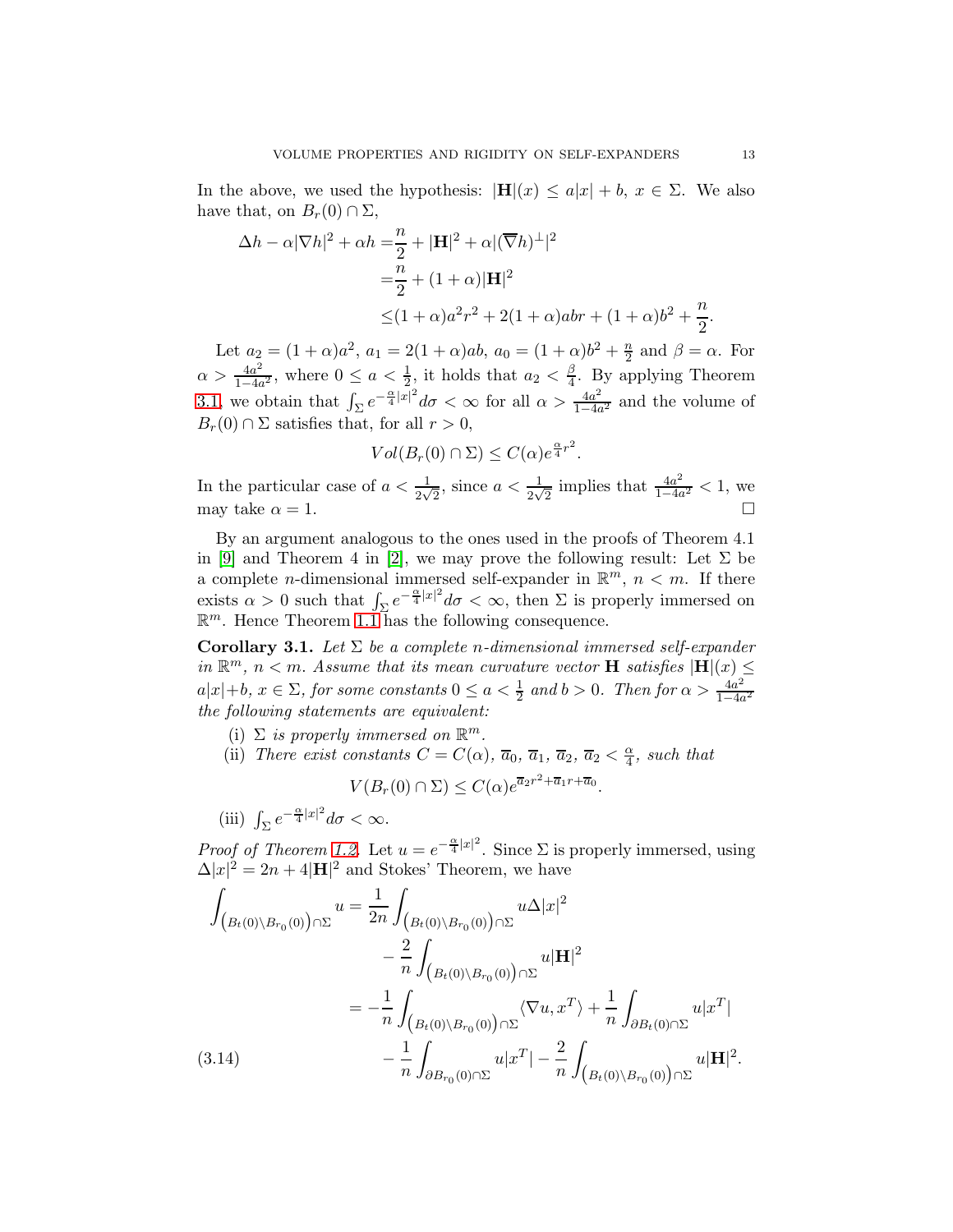On the other hand, using co-area formula we obtain

$$
\frac{d}{dt} \left( \frac{1}{t^n} \int_{\left( B_t(0) \setminus B_{r_0}(0) \right) \cap \Sigma} u \right)
$$
\n
$$
= -\frac{n}{t^{n+1}} \int_{\left( B_t(0) \setminus B_{r_0}(0) \right) \cap \Sigma} u + \frac{1}{t^n} \int_{\partial B_t(0) \cap \Sigma} \frac{u|x|}{|x^T|}.
$$

<span id="page-13-0"></span>Substituting [\(3.14\)](#page-12-0) into [\(3.15\)](#page-13-0) and noting that  $|x| = t$  on  $\partial B_t(0) \cap \Sigma$ , we have

$$
\frac{d}{dt} \left( \frac{1}{t^n} \int_{(B_t(0) \setminus B_{r_0}(0)) \cap \Sigma} u \right)
$$
\n
$$
= \frac{1}{t^{n+1}} \int_{(B_t(0) \setminus B_{r_0}(0)) \cap \Sigma} (2u|\mathbf{H}|^2 + \langle \nabla u, x^T \rangle)
$$
\n
$$
+ \frac{1}{t^{n+1}} \left( \int_{\partial B_t(0) \cap \Sigma} u \frac{|x|^2 - |x^T|^2}{|x^T|} + \int_{\partial B_{r_0}(0) \cap \Sigma} u |x^T| \right)
$$
\n
$$
\geq \frac{1}{t^{n+1}} \int_{(B_t(0) \setminus B_{r_0}(0)) \cap \Sigma} (2u|\mathbf{H}|^2 + \langle \nabla u, x^T \rangle)
$$
\n
$$
= \frac{1}{t^{n+1}} \int_{(B_t(0) \setminus B_{r_0}(0)) \cap \Sigma} (2|\mathbf{H}|^2 - \frac{\alpha}{2} |x^T|^2) e^{-\frac{\alpha}{4} |x|^2}
$$
\n(3.16) 
$$
= \frac{1}{t^{n+1}} \int_{(B_t(0) \setminus B_{r_0}(0)) \cap \Sigma} (2(1+\alpha)|\mathbf{H}|^2 - \frac{\alpha}{2} |x|^2) e^{-\frac{\alpha}{4} |x|^2}
$$

Choose  $\alpha = \frac{4a^2}{1-4a}$  $\frac{4a^2}{1-4a^2}$ , where  $0 \le a < \frac{1}{2}$ . By the hypothesis  $|\mathbf{H}|(x) \ge a|x| + b$ for  $|x| \ge r_0$ , it follows that

<span id="page-13-1"></span>
$$
(3.17) \qquad \frac{\partial}{\partial t} \left( \frac{1}{t^n} \int_{\left( B_t(0) \setminus B_{r_0}(0) \right) \cap \Sigma} e^{-\frac{\alpha}{4}|x|^2} \right) \ge 0 \quad \text{for} \quad t \ge r_0.
$$

Since  $\Sigma$  is properly immersed, there exists some  $t_0 > r_0$  such that

$$
\int_{\left(B_{t_0}(0)\setminus B_{r_0}(0)\right)\cap\Sigma} e^{-\frac{\alpha}{4}|x|^2} > 0.
$$

Integrating [\(3.17\)](#page-13-1) from  $t_0$  to  $t > t_0$ , we get

$$
\int_{\left(B_t(0)\setminus B_{r_0}(0)\right)\cap\Sigma}e^{-\frac{\alpha}{4}|x|^2}d\sigma\geq \frac{t^n}{t_0^n}\int_{\left(B_{t_0}(0)\setminus B_{r_0}(0)\right)\cap\Sigma}e^{-\frac{\alpha}{4}|x|^2}d\sigma.
$$

Letting  $t \to \infty$  in the above inequality implies

$$
\int_{\Sigma} e^{-\frac{\alpha}{4}|x|^2} d\sigma = \infty.
$$

The particular case stated in the theorem holds by taking  $a = \frac{1}{2}$  $\frac{1}{2\sqrt{2}}$  and  $\alpha = 1$ .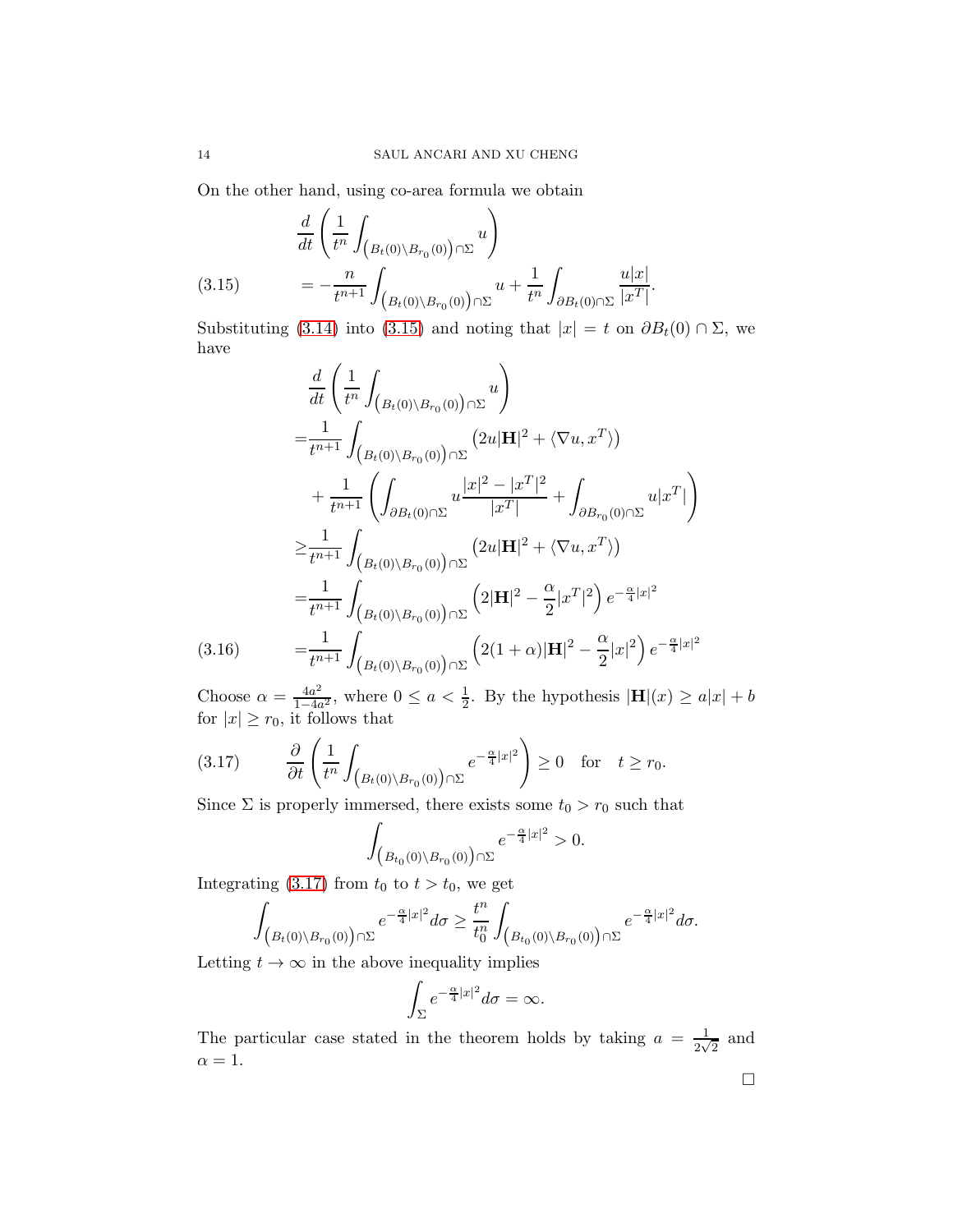## 4. Rigidity of hyperplanes

<span id="page-14-1"></span>In this section we study the rigidity property of hyperplanes as selfexpanders. First we state the following equations:

**Lemma 4.1.** Let  $\Sigma$  be an immersed self-expander hypersurface in  $\mathbb{R}^{n+1}$ . Then for  $\alpha \in \mathbb{R}$  it holds that

<span id="page-14-2"></span>(4.1) 
$$
\mathscr{L}_{\alpha}H = -\frac{1}{2}H - |A|^2H - \frac{\alpha+1}{2}\langle x, \nabla H \rangle,
$$

<span id="page-14-3"></span>(4.2) 
$$
\mathscr{L}_{\alpha}H = -\frac{1}{2}H - |A|^2H - \frac{\alpha+1}{4}A(x^T, x^T),
$$

where the operator  $\mathscr{L}_{\alpha} = \Delta - \frac{\alpha}{2}$  $\frac{\alpha}{2}\langle x,\nabla \cdot \rangle$  and  $x^T$  denotes the tangent component  $of x.$ 

*Proof.* Since  $\mathscr{L}H = -\frac{1}{2}H - |A|^2H$ ,

$$
\mathcal{L}_{\alpha}H = -\frac{1}{2}H - |A|^2H - \frac{\alpha+1}{2}\langle x, \nabla H \rangle.
$$

Take a local orthonormal frame  $\{e_i\}, i = 1, ..., n$  for  $\Sigma$ . From  $H = -\frac{1}{2}\langle x, \mathbf{n} \rangle$ ,

$$
2\nabla_{e_i} H = -\langle \nabla_{e_i} x, \mathbf{n} \rangle - \langle x, \nabla_{e_i} \mathbf{n} \rangle
$$

$$
= h_{ij} \langle x, e_j \rangle
$$

and hence

$$
\langle x, \nabla H \rangle = \langle x, e_i \rangle \nabla_{e_i} H = \frac{1}{2} h_{ij} \langle x, e_i \rangle \langle x, e_j \rangle = \frac{1}{2} A(x^T, x^T).
$$

By this and Equation [\(4.1\)](#page-14-2), we have that

$$
\mathcal{L}_{\alpha}H = -\frac{1}{2}H - |A|^2H - \frac{\alpha+1}{2}\langle x, \nabla H \rangle
$$
  
=  $-\frac{1}{2}H - |A|^2H - \frac{\alpha+1}{4}A(x^T, x^T).$ 

 $\Box$ 

Now, we prove the following result:

<span id="page-14-0"></span>**Theorem 4.1.** Let  $\Sigma$  be a complete immersed self-expander hypersurface in  $\mathbb{R}^{n+1}$ . Assume that  $\delta \in \{1,3,5...\}$  and  $\alpha > 0$ . If  $\Sigma$  satisfies the following properties:

- (i)  $|A|^2H^2 + \frac{1}{2}H^2 + \frac{\alpha+1}{4}A(x^T, x^T)H \leq 0,$  $^{2}H^{2}+\frac{1}{2}H^{2}+\frac{\alpha+1}{4}A(x^{T},x^{T})$
- (ii)  $\frac{1}{j^2} \int_{B_{2j}^{\Sigma}(p) \setminus B_j^{\Sigma}(p)} H^{\delta+1} e^{-\alpha \frac{|x|^2}{4}} d\sigma \to 0$  when  $j \to \infty$ , for a fixed point  $p \in \Sigma$ ,

then  $\Sigma$  must be a hyperplane  $\mathbb{R}^n$  through the origin, where  $x^T$  denotes the tangent component of the position vector x.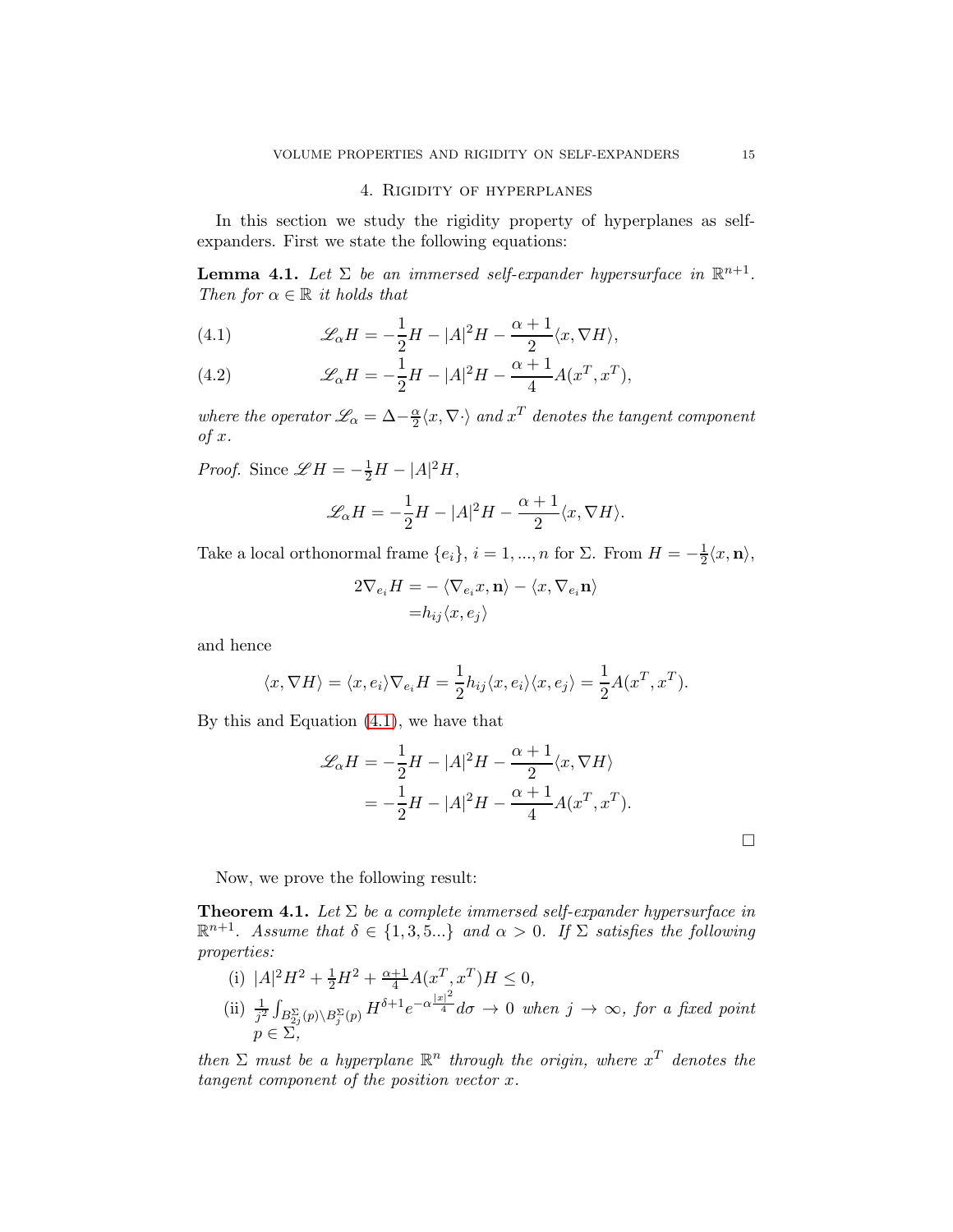*Proof.* Let  $\varphi \in C_0^{\infty}(\Sigma)$ . From [\(4.2\)](#page-14-3), hypothesis (i) and the value of  $\delta$ , we have

$$
\begin{split} 0 & \leq \int_{\Sigma} \left( -\frac{1}{2}H - |A|^2 H - \frac{\alpha + 1}{4} A(x^T, x^T) \right) H^{\delta} \varphi^2 e^{-\alpha \frac{|x|^2}{4}} \\ & = \int_{\Sigma} H^{\delta} \varphi^2 (\mathscr{L}_{\alpha} H) e^{-\alpha \frac{|x|^2}{4}}. \end{split}
$$

Further,

$$
\int_{\Sigma} H^{\delta} \varphi^2 (\mathscr{L}_{\alpha} H) e^{-\alpha \frac{|x|^2}{4}} = -2 \int_{\Sigma} H^{\delta} \varphi \langle \nabla \varphi, \nabla H \rangle e^{-\alpha \frac{|x|^2}{4}}
$$

$$
- \delta \int_{\Sigma} \varphi^2 H^{\delta - 1} |\nabla H|^2 e^{-\alpha \frac{|x|^2}{4}}
$$

$$
\leq -\frac{\delta}{2} \int_{\Sigma} \varphi^2 H^{\delta - 1} |\nabla H|^2 e^{-\alpha \frac{|x|^2}{4}}
$$

$$
+ \frac{2}{\delta} \int_{\Sigma} |\nabla \varphi|^2 H^{\delta + 1} e^{-\alpha \frac{|x|^2}{4}},
$$

where  $\delta > 0$ . Therefore

$$
\frac{\delta}{2}\int_{\Sigma} \varphi^2 H^{\delta-1}|\nabla H|^2 e^{-\alpha\frac{|x|^2}{4}}\leq \frac{2}{\delta}\int_{\Sigma} |\nabla \varphi|^2 H^{\delta+1} e^{-\alpha\frac{|x|^2}{4}}.
$$

Choose  $\varphi = \varphi_j$ , where  $\varphi_j$  are the nonnegative cut-off functions satisfying that  $\varphi_j = 1$  on  $B_j^{\Sigma}(p)$ ,  $\varphi_j = 0$  on  $\Sigma \backslash B_{2j}^{\Sigma}(p)$  and  $|\nabla \varphi_j| \leq \frac{1}{j}$ . By the monotone convergence theorem and hypothesis  $(ii)$ , it follows that, on  $\Sigma$ ,

$$
H^{\delta - 1} |\nabla H|^2 = 0,
$$

We claim that  $H = 0$  on  $\Sigma$ . In fact, if  $H(p) \neq 0$  for some  $p \in \Sigma$ , then there exists a neighborhood  $B_{\varepsilon}(p)$  such that  $H \neq 0$  on  $B_{\varepsilon}(p)$ . So  $\nabla H = 0$ on  $B_{\varepsilon}(p)$  and hence  $H = C$  on  $B_{\varepsilon}(p)$ . By [\(2.12\)](#page-8-2) we conclude that  $H \equiv 0$ on  $B_{\varepsilon}(p)$  which contradicts with  $H(p) = 0$ . The claim implies that  $\Sigma$  is the hyperplane  $\mathbb{R}^n$  through the origin.

We give the integrable property of the powers of the norm of mean curvature vector H which will be used later.

<span id="page-15-0"></span>**Lemma 4.2.** Let  $\Sigma$  be a complete n-dimensional properly immersed selfexpander in  $\mathbb{R}^m$ . Assume that  $|\mathbf{H}| \leq a|x| + b$ ,  $x \in \Sigma$ , for some constants  $0 \le a < \frac{1}{2}$  and  $b > 0$ . Then for  $\delta \ge 0$  and  $\alpha > \frac{4a^2}{1-4a}$  $\frac{4a^2}{1-4a^2}$ 

(4.3) 
$$
\int_{\Sigma} |\mathbf{H}|^{\delta} e^{-\frac{\alpha}{4}|x|^2} d\sigma < \infty.
$$

*Proof.* Note that  $|\mathbf{H}| = \left|\frac{1}{2}\right|$  $\frac{1}{2}x^{\perp} \leq \frac{1}{2}|x|$ . Hence it is easily to see that Theorem [1.1](#page-1-0) implies the desired conclusion.

A consequence of Theorem [4.1](#page-14-0) is Theorem [1.3.](#page-2-0)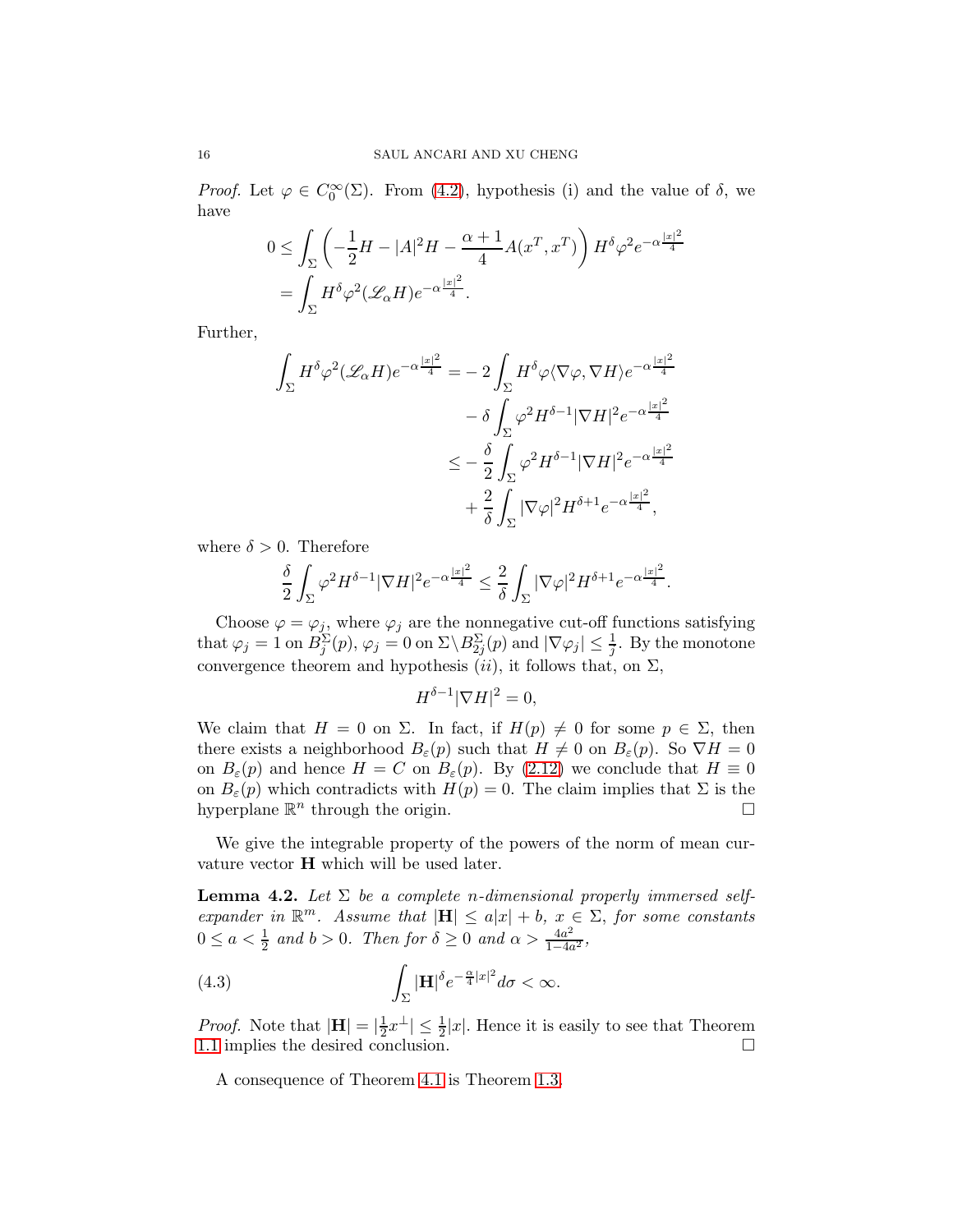Proof of Theorem [1.3.](#page-2-0) The hypothesis  $|A|^2H^2 + \frac{1}{2}H^2 + \beta A(x^T, x^T)H \leq 0$ , implies that  $A(x^T, x^T)H \leq 0$ . Then for any  $\alpha > 4\beta - 1$ ,

(4.4) 
$$
|A|^2 H^2 + \frac{1}{2}H^2 + \frac{\alpha + 1}{4}A(x^T, x^T)H \le 0,
$$

which is just the condition (i) of Theorem [4.1.](#page-14-0) Choose  $\alpha > \max\left\{\frac{a^2}{\frac{1}{4}-a}\right\}$  $\frac{a^2}{4-a^2}$ , 4 $\beta - 1$ . By Lemma [4.2,](#page-15-0) the condition (ii) of Theorem [4.1](#page-14-0) is also satisfied.

In order to prove Theorem [1.4,](#page-2-2) we prove the following result.

<span id="page-16-3"></span>**Theorem 4.2.** Let  $\Sigma$  be a complete immersed self-expander hypersurface in  $\mathbb{R}^{n+1}$ . Assume that its mean curvature H is bounded from below. If there exists  $\alpha > 0$  such that the following conditions hold:

(i) 
$$
|A|^2 H + \frac{H}{2} + \frac{\alpha+1}{4} A(x^T, x^T) \ge 0
$$
,  
\n(ii)  $\frac{1}{j^2} \int_{B_{2j}^{\Sigma}(p) \setminus B_j^{\Sigma}(p)} e^{-\alpha \frac{|x|^2}{4}} d\sigma \to 0$ , when  $j \to \infty$ , for a fixed point  $p \in \Sigma$ ,  
\nthen  $\Sigma$  must be a hyperplane  $\mathbb{R}^n$  through the origin, where  $x^T$  denotes the

tangent component of the position vector  $x$ .

*Proof.* Let us fix  $C = \inf_{x \in \Sigma} H$ . From hypothesis (i) and [\(4.2\)](#page-14-3) it follows that

<span id="page-16-0"></span>(4.5) 
$$
\mathscr{L}_{\alpha}(H-C) \leq 0.
$$

By the maximum principle, either  $H \equiv C$  or  $H > C$ . If  $H \equiv C$ , then  $\Sigma$  is the hyperplane through the origin. If  $H > C$ , let us consider  $u := \log(H - C)$ . A computing yields

<span id="page-16-1"></span>(4.6) 
$$
\Delta u = -|\nabla u|^2 + \frac{\Delta H}{H - C}.
$$

Combining  $(4.5)$  and  $(4.6)$ , we get

<span id="page-16-2"></span>
$$
(4.7) \t\t\t\mathscr{L}_{\alpha}u \le -|\nabla u|^2.
$$

Let us consider the sequence  $\varphi_j$  of nonnegative cut-off function satisfying that  $\varphi_j = 1$  on  $B_j^{\Sigma}(p)$ ,  $\varphi_j = 0$  on  $\Sigma \setminus B_{2j}^{\Sigma}(p)$  and  $|\nabla \varphi_j| \leq \frac{1}{j}$ . Multiplying [\(4.7\)](#page-16-2) by  $\varphi_j^2$  and integrating by parts we obtain

$$
\int_{\Sigma} \varphi_j^2 |\nabla u|^2 e^{-\alpha \frac{|x|^2}{4}} \leq -\int_{\Sigma} \varphi_j^2 (\mathscr{L}_{\alpha} u) e^{-\alpha \frac{|x|^2}{4}}
$$
  

$$
= \int_{\Sigma} 2\varphi_j \langle \nabla \varphi_j, \nabla u \rangle e^{-\alpha \frac{|x|^2}{4}}
$$
  

$$
\leq \frac{1}{2} \int_{\Sigma} \varphi_j^2 |\nabla u|^2 e^{-\alpha \frac{|x|^2}{4}} + 2 \int_{\Sigma} |\nabla \varphi_j|^2 e^{-\alpha \frac{|x|^2}{4}}.
$$

Therefore

(4.8) 
$$
\int_{\Sigma} \varphi_j^2 |\nabla u|^2 e^{-\alpha \frac{|x|^2}{4}} \le 4 \int_{\Sigma} |\nabla \varphi_j|^2 e^{-\alpha \frac{|x|^2}{4}}.
$$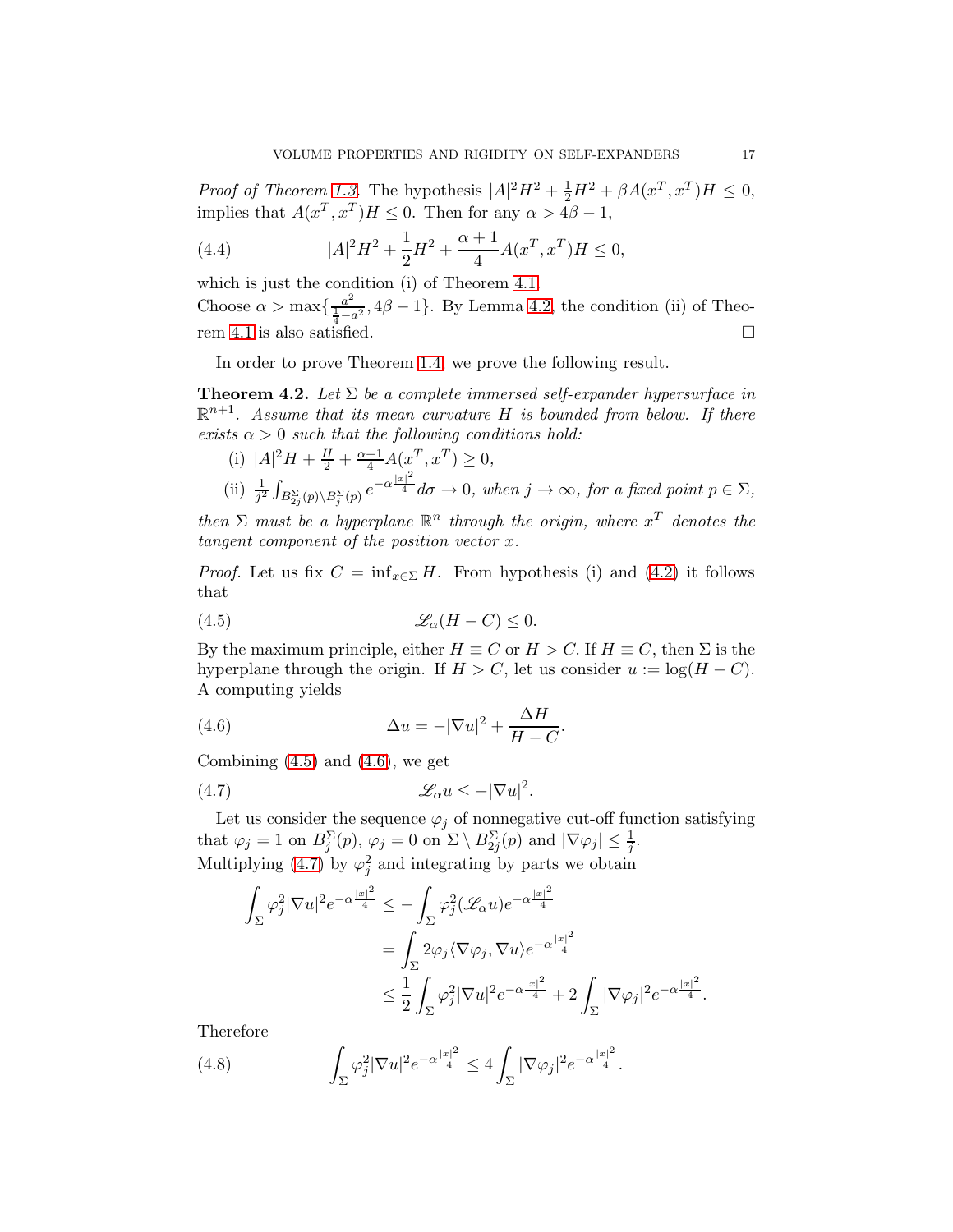By hypothesis (ii) and the dominated convergence theorem, we obtain

$$
\int_{\Sigma} |\nabla u|^2 e^{-\alpha \frac{|x|^2}{4}} = 0.
$$

In particular  $H$  must be a constant, but this contradicts the assumption that  $H > \inf_{x \in \Sigma} H$ .

As a consequence, Theorem [4.2](#page-16-3) implies Theorem [1.4.](#page-2-2)

*Proof of Theorem [1.4.](#page-2-2)* From the assumption on the mean curvature of  $\Sigma$ , it follows that  $|H|(x) \le a|x| + b_1$ , for some constants  $0 \le a < \frac{1}{2}$  and  $b_1 > 0$ . Therefore, by Lemma [4.2,](#page-15-0) the condition (ii) of Theorem [4.2](#page-16-3) is satisfied.  $\Box$ 

Theorem [1.4](#page-2-2) also has the following consequence:

**Corollary 4.1.** Let  $\Sigma$  be a complete properly immersed self-expander hypersurface in  $\mathbb{R}^{n+1}$ . Assume that its mean curvature H satisfies  $H(x) \leq a|x|+b$ ,  $x \in \Sigma$ , for some constants  $0 \le a < \frac{1}{2}$  and  $b > 0$ . If  $A(x^T, x^T)$  is bounded from above and there exists  $\alpha > \frac{4a^2}{1-4a}$  $rac{4a^2}{1-4a^2}$  such that

<span id="page-17-1"></span>(4.9) 
$$
|A|^2 H + \frac{H}{2} + \frac{\alpha + 1}{4} A(x^T, x^T) \ge 0,
$$

then  $\Sigma$  must be a hyperplane  $\mathbb{R}^n$  through the origin, where  $x^T$  denotes the tangent component of the position vector x.

*Proof.* We claim that  $\inf_{x \in \Sigma} H > -\infty$ . In fact, if  $\inf_{x \in \Sigma} H = -\infty$ , then there exists a sequence  $\{p_k\}$  in  $\Sigma$  such that  $H(p_k) \to -\infty$  when  $k \to \infty$ . By  $(4.9)$ , we have

<span id="page-17-2"></span>(4.10) 
$$
|A|^2(p_k) \leq -\frac{1}{2} - \frac{(\alpha+1)A(p_k^T, p_k^T)}{4H(p_k)}.
$$

By the hypothesis that  $A(x^T, x^T)$  is bounded from above, [\(4.10\)](#page-17-2) implies that  $|A|^2(p_k) < 0$  for k large enough, that is a contradiction. Therefore  $\inf_{x \in \Sigma} H > -\infty.$ 

Now applying Theorem [1.4,](#page-2-2) we complete the proof.  $\Box$ 

## 5. UPPER BOUND OF  $\lambda_1$

<span id="page-17-0"></span>In this section, we prove the upper bound estimate of the first eigenvalue  $\lambda_1$  for the drifted Laplacian  $\mathscr{L}$ .

Let  $\Sigma$  be a complete *n*-dimensional immersed self-expander in  $\mathbb{R}^m$  (not necessarily hypersurface). Then, the functions  $v = e^{-\frac{\alpha+1}{8}|x|^2}$ ,  $\alpha \in \mathbb{R}$ , satisfy

<span id="page-17-3"></span>(5.1) 
$$
\mathscr{L}v + \left(\frac{(\alpha+1)n}{4} + \frac{\alpha+1}{2}|\mathbf{H}|^2 - \frac{(\alpha+1)(\alpha-1)}{16}|x^T|^2\right)v = 0 \text{ on } \Sigma.
$$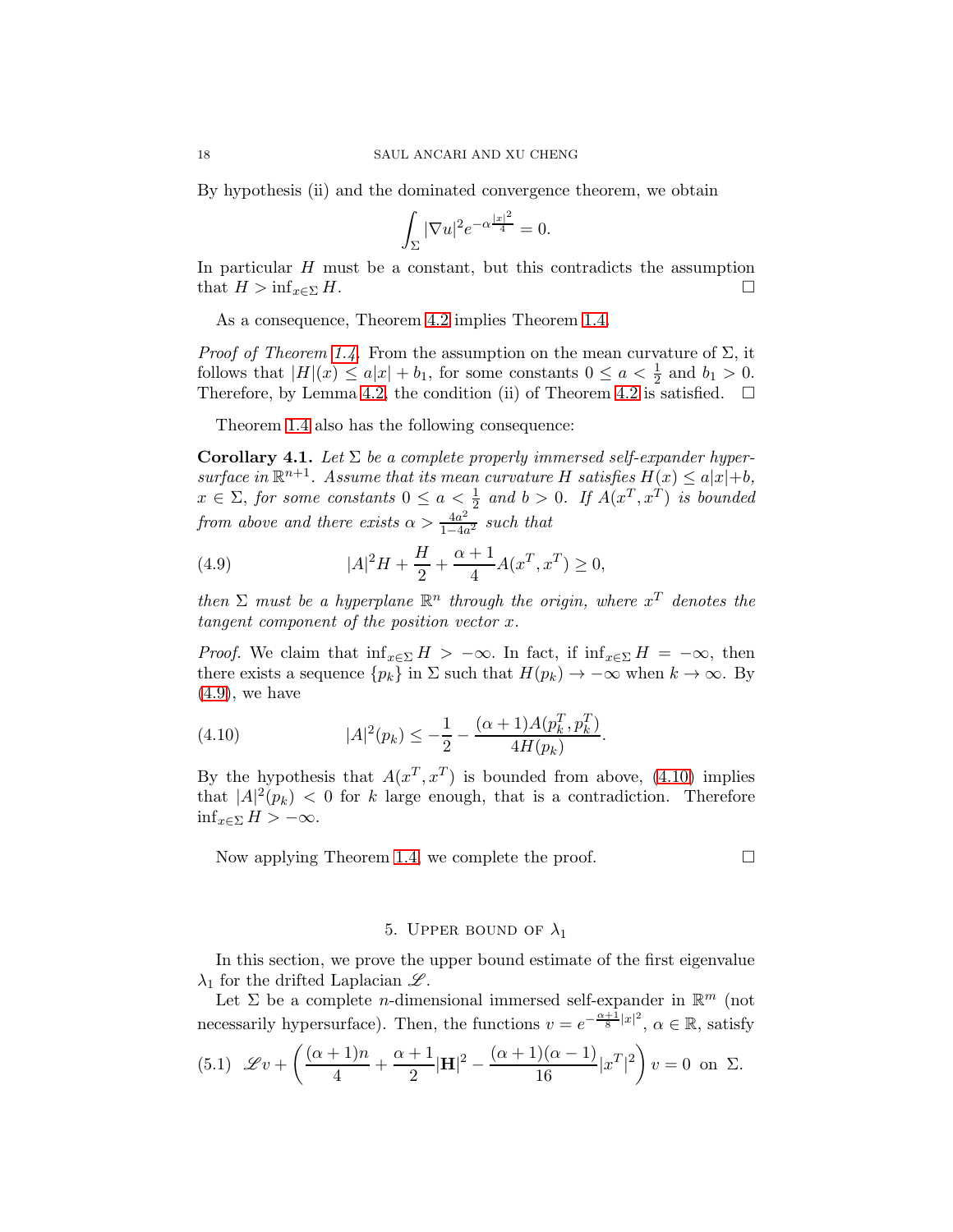In fact, it was proved in [\[10,](#page-27-8) Lemma 3.1] that for any smooth functions  $u, f$  and  $h$ , it holds that

$$
\Delta_f(ue^h) = e^h \{ \Delta_{f-2h}u + [\Delta h + \langle \nabla(h-f), \nabla h \rangle]u \}.
$$

Substituting  $u = 1, f = -\frac{|x|^2}{4}$  $\frac{|x|^2}{4}$  and  $h = -\frac{\alpha+1}{8}|x|^2$  into the above equality yields  $(5.1)$ .

The following integrability properties on  $v$  hold.

<span id="page-18-2"></span>**Lemma 5.1.** Let  $\Sigma$  be a complete properly n-dimensional immersed selfexpander in  $\mathbb{R}^m$ . Assume that its mean curvature vector **H** satisfies  $|\mathbf{H}|(x) \leq$  $a|x|+b, x \in \Sigma$ , for some constants  $0 \le a < \frac{1}{2}$  and  $b > 0$ . Then for  $\alpha > \frac{4a^2}{1-4a}$  $\frac{4a^2}{1-4a^2}$  $v=e^{-\frac{\alpha+1}{8}|x|^2}$  satisfies

(5.2) 
$$
\int_{\Sigma} v^2 e^{\frac{|x|^2}{4}} d\sigma < \infty \quad \text{and} \quad \int_{\Sigma} |\nabla v|^2 e^{\frac{|x|^2}{4}} d\sigma < \infty.
$$

Proof. Note that

$$
v^2 e^{\frac{|x|^2}{4}} = e^{-\frac{\alpha}{4}|x|^2}
$$

and

$$
|\nabla v|^2 e^{\frac{|x|^2}{4}} = \frac{(\alpha+1)^2}{16} |x^T|^2 e^{-\frac{\alpha}{4}|x|^2}.
$$

It is easily to see that Theorem  $(1.1)$  implies the desired conclusion.  $\Box$ 

Now we give an inequality on the first eigenvalue  $\lambda_1$ .

<span id="page-18-0"></span>**Theorem 5.1.** Let  $\Sigma$  be a complete properly immersed self-expander hypersurface in  $\mathbb{R}^{n+1}$ . Assume that its mean curvature H satisfies  $|H|(x) \le$  $a|x| + b$ ,  $x \in \Sigma$ , for some constants  $0 \le a < \frac{1}{2}$  and  $b > 0$ . Then the bottom  $\lambda_1$  of the spectrum of the drifted Laplacian  $\mathscr{L} = \Delta + \frac{1}{2} \langle x, \nabla \cdot \rangle$  on  $\Sigma$ , i.e. the first weighted  $L^2$  eigenvalue of  ${\mathscr L}$  satisfies

(5.3) 
$$
\lambda_1 \leq \frac{(\alpha+1)n}{4} + \frac{(\alpha+1)\int_{\Sigma} \left(\frac{1}{2}H^2 - \frac{(\alpha-1)}{16}|x^T|^2\right)e^{-\frac{\alpha}{4}|x|^2}d\sigma}{\int_{\Sigma} e^{-\frac{\alpha}{4}|x|^2}d\sigma},
$$
  
for all  $\alpha > \frac{a^2}{\frac{1}{4}-a^2}$ .

*Proof.* By Theorem 1.1 in [\[10\]](#page-27-8), the spectrum of the operator  $\mathscr L$  is discrete and  $\lambda_1$  is the first weighted  $L^2$  eigenvalue of  $\mathscr{L}$ . Then for any  $\phi \in C_0^{\infty}(\Sigma)$ 

<span id="page-18-1"></span>(5.4) 
$$
\lambda_1 \int_{\Sigma} \phi^2 e^{\frac{|x|^2}{4}} \leq \int_{\Sigma} |\nabla \phi|^2 e^{\frac{|x|^2}{4}}.
$$

Take  $v = e^{-\frac{\alpha+1}{8}|x|^2}$ , where  $\alpha$  is any constant satisfying  $\alpha > \frac{a^2}{1-\alpha}$  $\frac{a^2}{\frac{1}{4}-a^2}$ .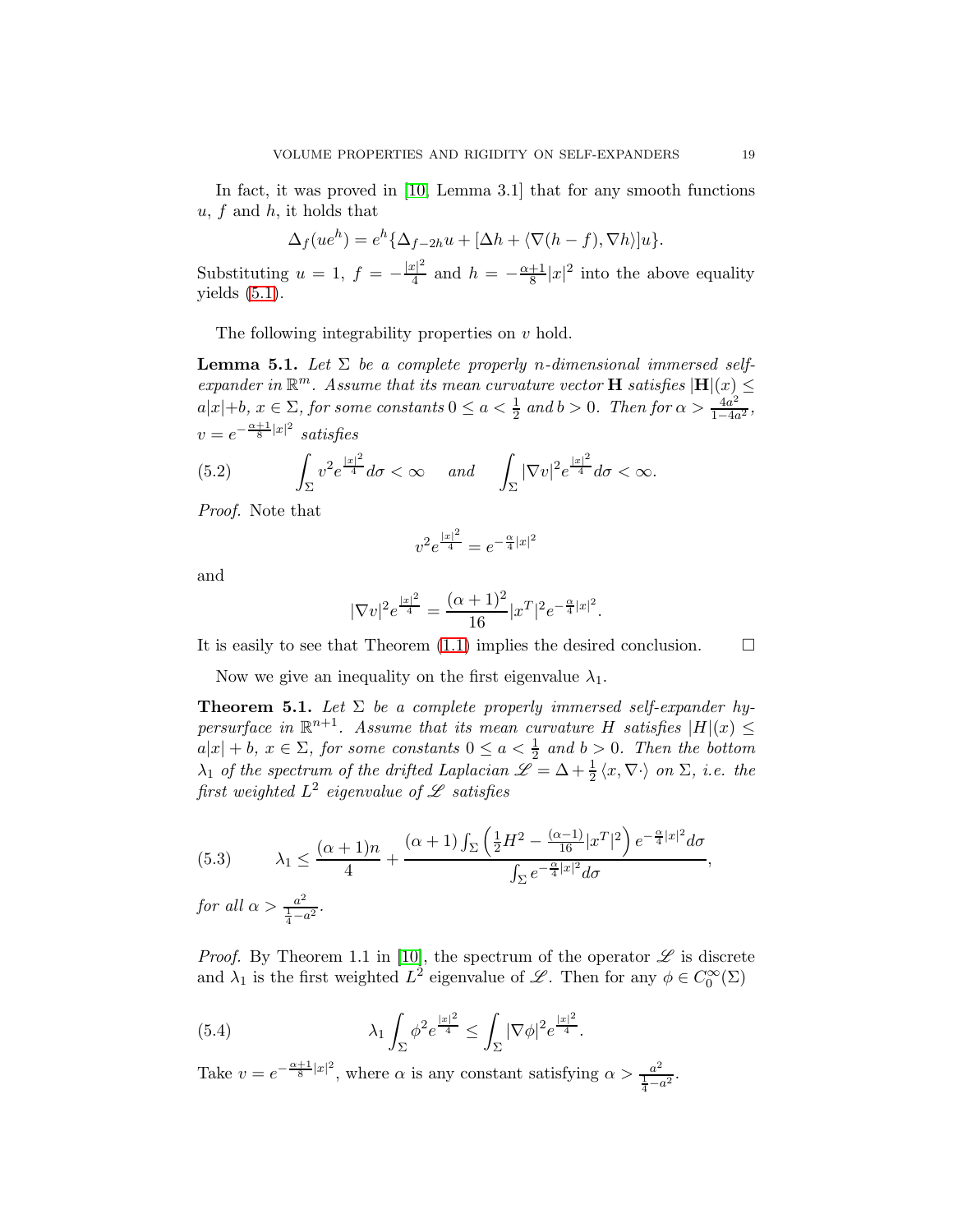Choose  $\phi = \varphi_i v$ , where  $\varphi_i$  are the nonnegative cut-off functions satisfying that  $\varphi_j$  is 1 on  $B_j(0)$ ,  $|\nabla \varphi_j| \leq 1$  on  $B_{j+1}(0) \setminus B_j(0)$ , and  $\varphi_j = 0$  on  $\Sigma \setminus$  $B_{j+1}(0)$ . Substitute  $\phi$  in [\(5.4\)](#page-18-1):

<span id="page-19-2"></span>(5.5) 
$$
\lambda_1 \int_{\Sigma} \varphi_j^2 v^2 e^{\frac{|x|^2}{4}} \leq \int_{\Sigma} |\nabla(\varphi_j v)|^2 e^{\frac{|x|^2}{4}}.
$$

Note

<span id="page-19-0"></span>
$$
(5.6) \qquad \int_{\Sigma} |\nabla(\varphi_j v)|^2 e^{\frac{|x|^2}{4}} \leq 2 \int_{\Sigma} \varphi_j^2 |\nabla v|^2 e^{\frac{|x|^2}{4}} + 2 \int_{\Sigma} |\nabla \varphi_j|^2 v^2 e^{\frac{|x|^2}{4}},
$$

and  $v \in W^{1,2}(\Sigma, e^{\frac{|x|^2}{4}} d\sigma)$ . Letting  $j \to \infty$  in [\(5.6\)](#page-19-0) and using the monotone convergence theorem,

$$
\int_{\Sigma} |\nabla(\varphi_j v)|^2 e^{\frac{|x|^2}{4}} \to \int_{\Sigma} |\nabla v|^2 e^{\frac{|x|^2}{4}}.
$$

Besides, since

<span id="page-19-1"></span>(5.7) 
$$
\int_{\Sigma} \varphi_j v(-\mathscr{L}v) e^{\frac{|x|^2}{4}} = \int_{\Sigma} \langle \nabla v, \nabla(\varphi_j v) \rangle e^{\frac{|x|^2}{4}} \leq \frac{1}{2} \int_{\Sigma} |\nabla v|^2 e^{\frac{|x|^2}{4}} + \frac{1}{2} \int_{\Sigma} |\nabla(\varphi_j v)|^2 e^{\frac{|x|^2}{4}},
$$

letting  $j \to \infty$  in [\(5.7\)](#page-19-1), Lemma [5.1](#page-18-2) and the monotone convergence theorem yield

$$
\int_{\Sigma} v(-\mathscr{L}v)e^{\frac{|x|^2}{4}} = \int_{\Sigma} |\nabla v|^2 e^{\frac{|x|^2}{4}}.
$$

Then let  $j \to \infty$  in [\(5.5\)](#page-19-2) and use the monotone convergence theorem again. We have

$$
\lambda_1 \int_{\Sigma} v^2 e^{\frac{|x|^2}{4}} \le \int_{\Sigma} |\nabla v|^2 e^{\frac{|x|^2}{4}}
$$
  
= 
$$
\int_{\Sigma} v(-\mathscr{L}v)e^{\frac{|x|^2}{4}}
$$
  
(5.8) = 
$$
\int_{\Sigma} \left( \frac{(\alpha+1)n}{4} + \frac{\alpha+1}{2}H^2 - \frac{(\alpha+1)(\alpha-1)}{16}|x^T|^2 \right) v^2 e^{\frac{|x|^2}{4}}.
$$

<span id="page-19-3"></span>Therefore

(5.9) 
$$
\lambda_1 \leq \frac{(\alpha+1)n}{4} + \frac{(\alpha+1)\int_{\Sigma} \left(\frac{1}{2}H^2 - \frac{(\alpha-1)}{16}|x^T|^2\right)e^{-\frac{\alpha}{4}|x|^2}}{\int_{\Sigma} e^{-\frac{\alpha}{4}|x|^2}}.
$$

Now we prove Theorem [1.5,](#page-3-2) which is a corollary of Theorem [5.1.](#page-18-0)

*Proof of Theorem [1.5.](#page-3-2)* Noting the assumption  $a < \frac{1}{2\sqrt{2}}$ , we can take  $\alpha = 1$ in Theorem [5.1.](#page-18-0) Then

 $\Box$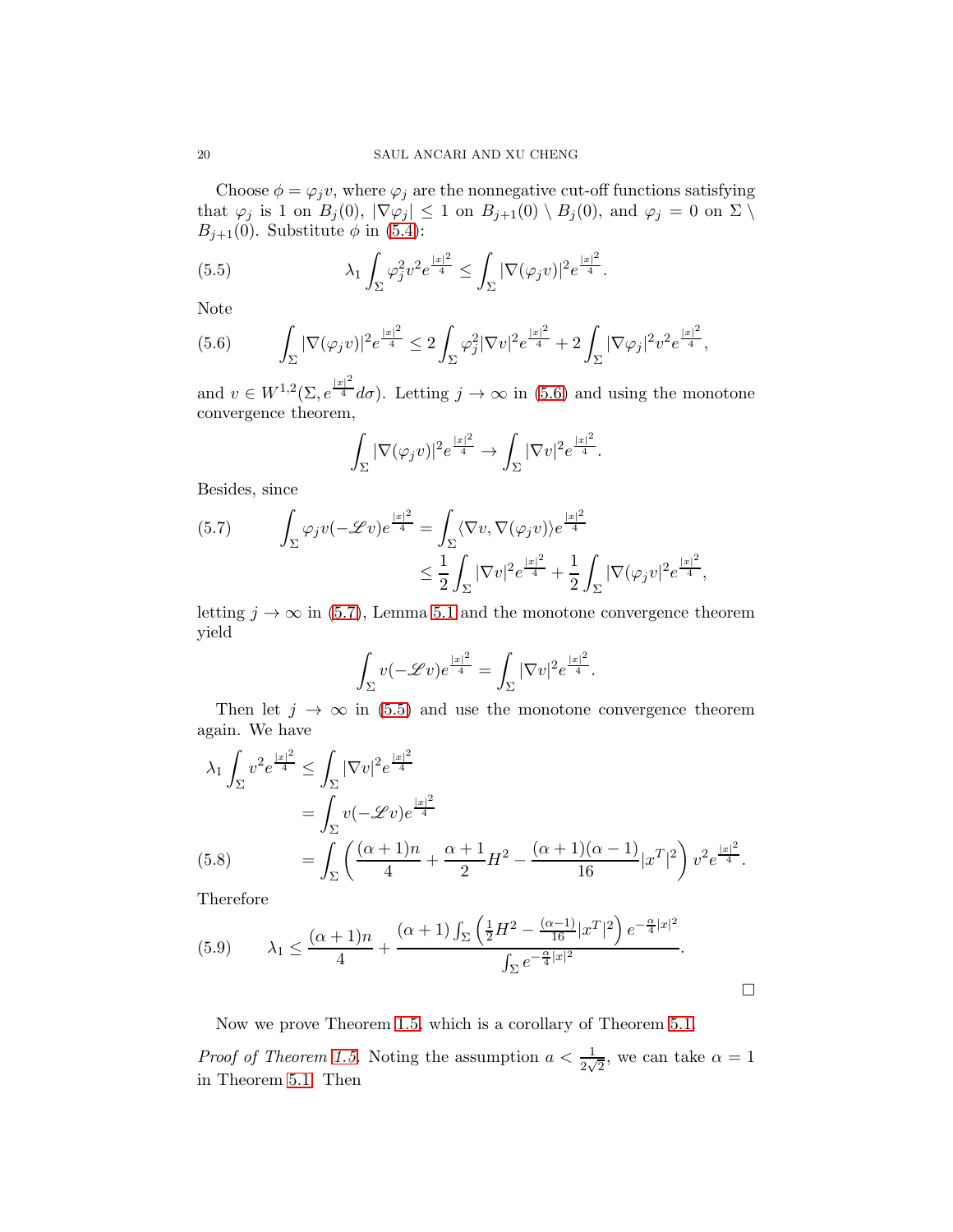<span id="page-20-2"></span>(5.10) 
$$
\lambda_1 \leq \frac{n}{2} + \frac{\int_{\Sigma} H^2 e^{-\frac{|x|^2}{4}}}{\int_{\Sigma} e^{-\frac{|x|^2}{4}}}.
$$

If the equality in [\(5.10\)](#page-20-2) holds, [\(5.8\)](#page-19-3) with  $\alpha = 1$  becomes the equality and hence  $v = e^{-\frac{1}{4}|x|^2} \in W^{1,2}(\Sigma, e^{\frac{|x|^2}{4}} d\sigma)$  is the first eigenfunction of the operator  $\mathscr L$  satisfying

<span id="page-20-3"></span>(5.11) 
$$
\mathscr{L}v + \lambda_1 v = 0.
$$

Taking  $\alpha = 1$  in [\(5.1\)](#page-17-3), we have

<span id="page-20-4"></span>(5.12) 
$$
\mathscr{L}v + \left(\frac{n}{2} + H^2\right)v = 0 \text{ on } \Sigma.
$$

 $(5.11)$  and  $(5.12)$  imply  $H = constant$ . By

$$
\mathscr{L}H + (|A|^2 + \frac{1}{2})H = 0,
$$

<span id="page-20-1"></span>we conclude that  $H \equiv 0$ . Thus  $\Sigma$  is a hyperplane passing through the origin. origin.

## 6. Self-expander hypersurfaces with constant scalar **CURVATURE**

In this section we prove Theorem [1.8,](#page-5-0) which characterizes the complete self-expander surfaces immersed in  $\mathbb{R}^3$  with constant scalar curvature. We also prove Theorem [1.9](#page-5-2) which characterizes the complete self-expander surfaces properly immersed in  $\mathbb{R}^3$  with the second fundamental form constant in norm and nonpositive scalar curvature.

In order to prove Theorem [1.8](#page-5-0) we need the following result on the complete self-expander hypersurfaces immersed in  $\mathbb{R}^{n+1}$  with nonnegative scalar curvature.

<span id="page-20-0"></span>**Proposition 6.1.** Let  $\Sigma$  be a complete immersed self-expander hypersurface in  $\mathbb{R}^{n+1}$ . Assume that  $\Sigma$  is different from a hyperplane and has nonnegative scalar curvature. Then  $\Sigma = \Gamma \times \mathbb{R}^{n-1}$ , where  $\Gamma$  is a complete non-trivial selfexpander curve immersed in  $\mathbb{R}^2$ , if and only if the scalar curvature attains a local minimum on the open set  $\{x \in \Sigma; H(x) \neq 0\}.$ 

*Proof.* Since  $Scal_{\Sigma} = H^2 - |A|^2$  it follows that

(6.1) 
$$
\nabla Scal_{\Sigma} = 2H\nabla H - \nabla |A|^2.
$$

Therefore

(6.2) 
$$
4H^2|\nabla H|^2 = \langle \nabla Scal_{\Sigma}, \nabla Scal_{\Sigma} + 2\nabla |A|^2 \rangle + 4|A|^2|\nabla |A||^2.
$$

This together with [\(2.15\)](#page-8-3) imply that on the set  $\{x \in \Sigma; H(x) \neq 0\}$  the following holds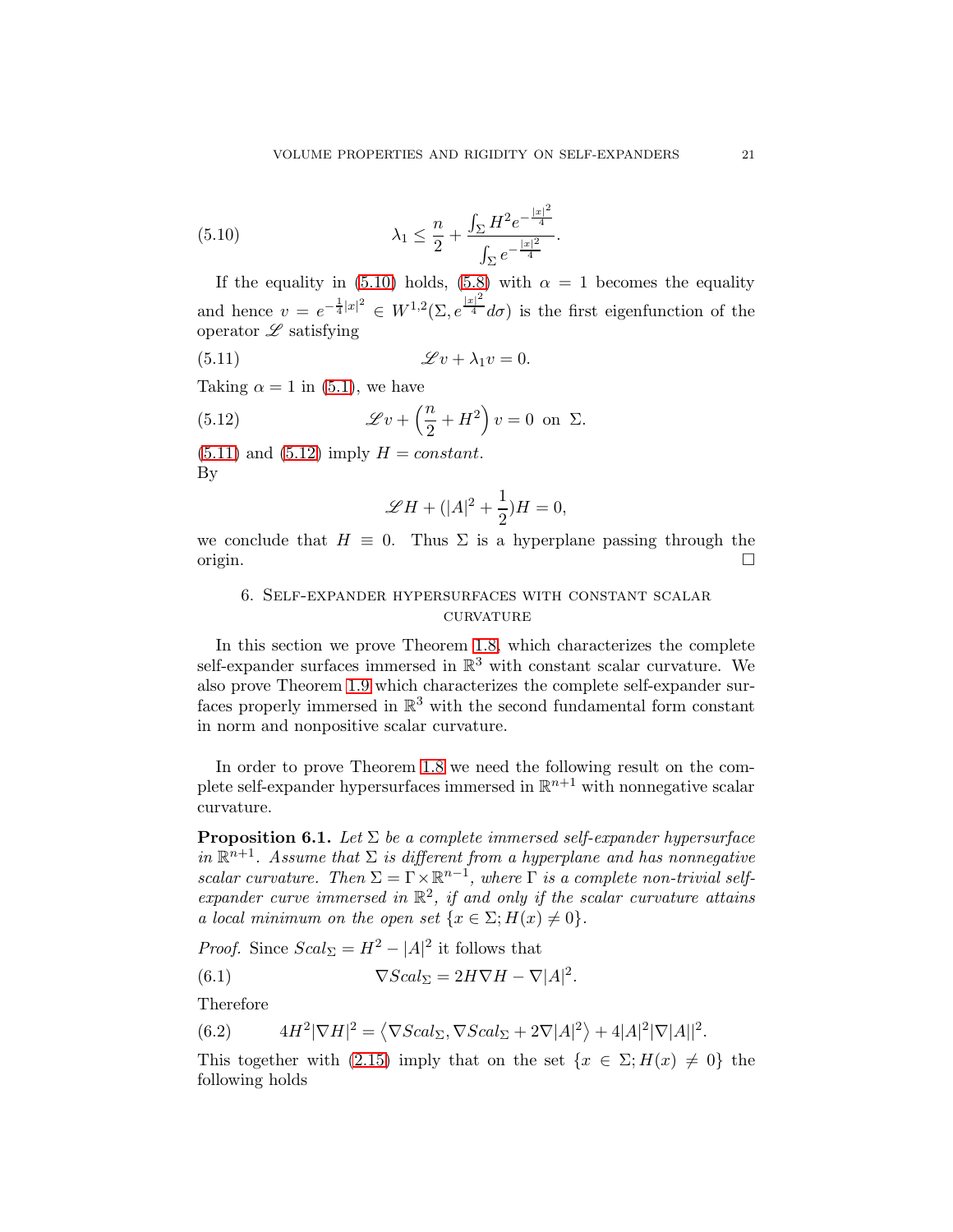<span id="page-21-1"></span>(6.3)  
\n
$$
\Delta Scal_{\Sigma} + \left\langle \nabla Scal_{\Sigma}, \frac{x}{2} - \frac{\nabla Scal_{\Sigma} + 2\nabla |A|^2}{2H^2} \right\rangle
$$
\n
$$
= -Scal_{\Sigma}(2|A|^2 + 1) + 2\frac{|A|^2}{H^2} |\nabla |A||^2 - 2|\nabla A|^2
$$
\n
$$
\leq -Scal_{\Sigma}(2|A|^2 + 1) + 2|\nabla |A||^2 - 2|\nabla A|^2
$$
\n
$$
\leq 0.
$$

In the above we also use the hypothesis  $Scal_{\Sigma} \geq 0$  and the inequality  $|\nabla A|^2$  –  $|\nabla |A||^2 \geq 0.$ 

If  $Scal_{\Sigma}$  attains a local minimum on the set  $\{x \in \Sigma; H(x) \neq 0\}$ , the maximum principle implies that there exists an open set  $U \subset \{x \in \Sigma; H(x) \neq 0\}$ such that  $Scal_{\Sigma}$  is constant on U. Further [\(6.3\)](#page-21-1) implies that  $Scal_{\Sigma} = 0$ on U. This implies that  $\frac{|A|^2}{H^2}$  attains a local maximum on the open set  ${x \in \Sigma; H(x) \neq 0}$  ${x \in \Sigma; H(x) \neq 0}$  ${x \in \Sigma; H(x) \neq 0}$ . Smoczyk ([\[21,](#page-28-0) Theorem 5.1]) proved that for a selfexpander hypersurface immersed in  $\mathbb{R}^{n+1}$  different from a linear subspace, it is of the form  $\Gamma \times \mathbb{R}^{n-1}$ , where  $\Gamma$  is a nontrivial self-expander curve in  $\mathbb{R}^2$ , if and only if, the function  $\frac{|A|^2}{H^2}$  attains a local maximum on the open set  $\{x \in \Sigma; H(x) \neq 0\}$ . Hence we conclude that  $\Sigma = \Gamma \times \mathbb{R}^{n-1}$  where  $\Gamma$  is a nontrivial self-expander curve in  $\mathbb{R}^2$ . This completes the proof.

Proposition [6.1](#page-20-0) have the following consequence.

<span id="page-21-0"></span>**Theorem 6.1.** Let  $\Sigma$  be a complete immersed self-expander hypersurface in  $\mathbb{R}^{n+1}$  with nonnegative constant scalar curvature. Then  $\Sigma = \Gamma \times \mathbb{R}^{n-1}$  with the product metric, where  $\Gamma$  is a complete self-expander curve immersed in  $\mathbb{R}^2$ .

Proof. We consider two cases:

(i) Case of  $H \equiv 0$ . Obviously,  $\Sigma$  is a hyperplane through the origin. (ii) Case of  $H \neq 0$ . By Proposition [6.1](#page-20-0) we conclude that  $\Sigma = \Gamma \times \mathbb{R}^{n-1}$ where  $\Gamma$  is a nontrivial self-expander curve in  $\mathbb{R}^2$ . Combining these two cases completes the proof.  $\Box$ 

Now we prove Theorem [1.8.](#page-5-0)

Proof of Theorem [1.8.](#page-5-0) The classical Hilbert's theorem says that there is no complete surface immersed in  $\mathbb{R}^3$  with negative constant scalar curvature. Hence Theorem [6.1](#page-21-0) implies Theorem [1.8.](#page-5-0)

In the case that  $\Sigma$  is properly immersed, we may give an alternative direct proof without using Hilbert's theorem as follows.

First, we prove that  $Scal_{\Sigma} \geq 0$ . Since  $Scal_{\Sigma} = H^2 - |A|^2$  is constant, we have

<span id="page-21-2"></span>(6.4) 
$$
0 = \nabla Scal_{\Sigma} = 2H\nabla H - \nabla |A|^2
$$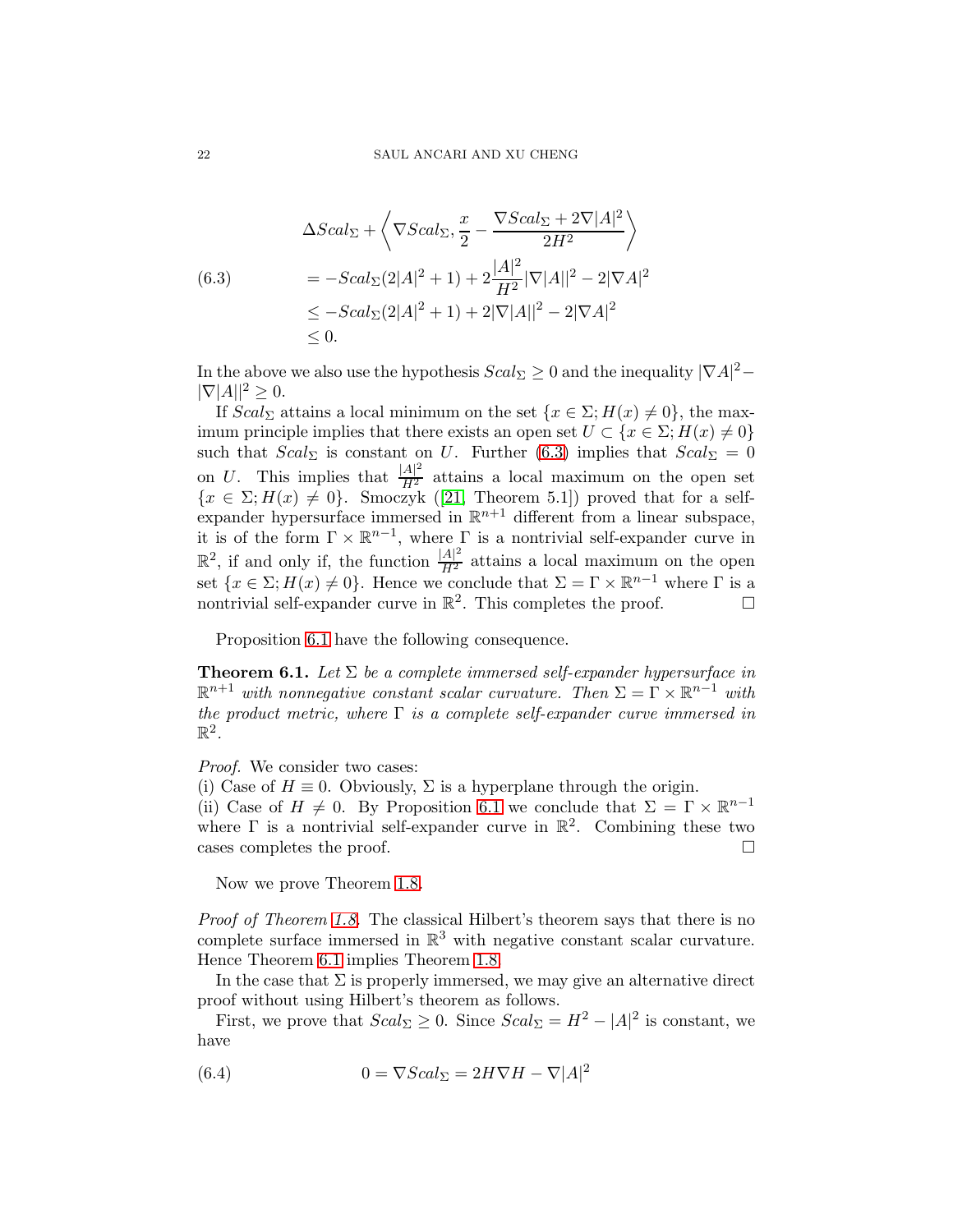and, from [\(2.15\)](#page-8-3),

<span id="page-22-2"></span>(6.5) 
$$
Scal_{\Sigma}(2|A|^{2}+1) = 2|\nabla H|^{2} - 2|\nabla A|^{2}.
$$

Since  $\Sigma$  is properly immersed, there exists  $p \in \Sigma$  which minimizes |x|. At the point  $p$ , we have

<span id="page-22-0"></span>
$$
(6.6) \t\t \nabla H(p) = 0.
$$

Choose a local orthonormal frame  ${e_1, e_2}$  such that the coefficients of the second fundamental form are  $h_{ij}(p) = \lambda_i \delta_{ij}$ , for  $i, j = 1, 2$ . By the definition,

$$
|\nabla H|^2 = (h_{111} + h_{221})^2 + (h_{112} + h_{222})^2.
$$

This together with [\(6.6\)](#page-22-0) implies

<span id="page-22-1"></span>(6.7)  $h_{111} = -h_{221}$  and  $h_{222} = -h_{112}$ .

By [\(6.4\)](#page-21-2) and [\(6.6\)](#page-22-0), we have  $\nabla |A|^2 = 0$ , that is

$$
h_{11}h_{111} + h_{22}h_{221} = h_{11}h_{112} + h_{22}h_{222} = 0.
$$

Combining this with [\(6.7\)](#page-22-1) yields

$$
(h_{11}-h_{22})h_{111}=(h_{11}-h_{22})h_{222}=0.
$$

If  $h_{11} = h_{22}$ , we conclude that  $Scal_{\Sigma} = H^2 - |A|^2 = |A|^2 \ge 0$ . If  $h_{111} = h_{222} = 0$ , then

$$
|\nabla A|^2 = h_{111}^2 + h_{222}^2 + 3h_{112}^2 + 3h_{221}^2 = 0.
$$

By [\(6.5\)](#page-22-2), we conclude that  $Scal_{\Sigma} = 0$  at p.

Therefore, we have that the constant  $Scal_{\Sigma} \geq 0$ . By Theorem [6.1,](#page-21-0) we conclude that  $\Sigma = \Gamma \times \mathbb{R}$  with the product metric, where  $\Gamma$  is a complete self-expander curve immersed in  $\mathbb{R}^2$ . self-expander curve immersed in  $\mathbb{R}^2$ .

Using an idea similar to the proof of the Theorem [1.8,](#page-5-0) we prove Theorem [1.9.](#page-5-2)

*Proof of Theorem [1.9.](#page-5-2)* Since  $\Sigma$  is properly immersed, there exists  $p \in \Sigma$ which minimizes  $|x|$ . At the point p, we have

<span id="page-22-3"></span>
$$
\nabla H(p) = 0.
$$

Choose a local orthonormal frame  $\{e_1, e_2\}$  such that the coefficients of the second fundamental form are  $h_{ij}(p) = \lambda_i \delta_{ij}$ , for  $i, j = 1, 2$ . By the definition

$$
|\nabla H|^2 = (h_{111} + h_{221})^2 + (h_{112} + h_{222})^2.
$$

This together with [\(6.8\)](#page-22-3) implies

<span id="page-22-5"></span>(6.9)  $h_{111} = -h_{221}$  and  $h_{222} = -h_{112}$ .

On the other hand, since  $|A|$  is constant, we have

<span id="page-22-4"></span>(6.10)  $h_{11}h_{111} + h_{22}h_{221} = h_{11}h_{112} + h_{22}h_{222} = 0$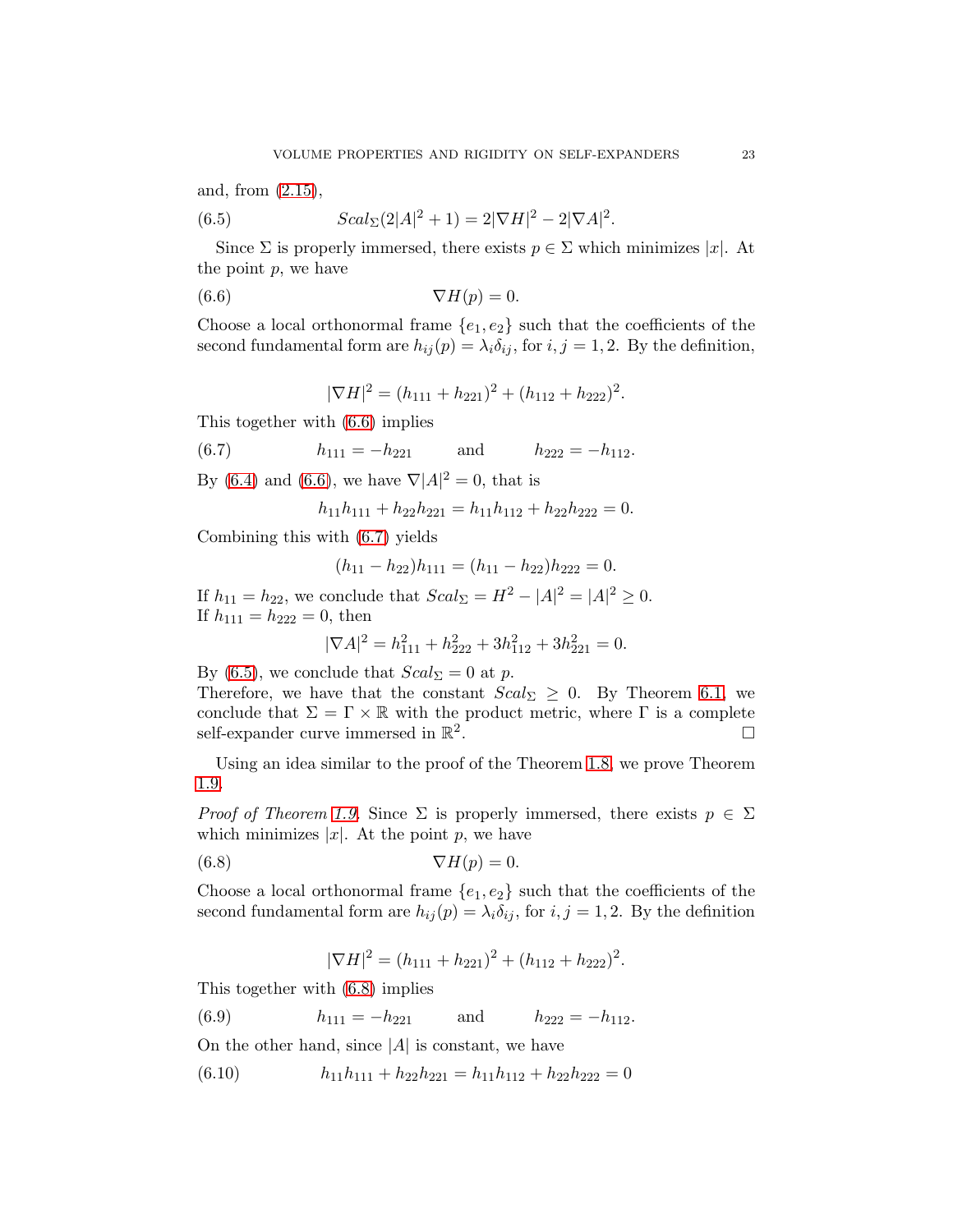and, by [\(2.14\)](#page-8-4),

<span id="page-23-1"></span>(6.11) 
$$
|\nabla A|^2 = |A|^2 (|A|^2 + \frac{1}{2}).
$$

Combining [\(6.10\)](#page-22-4) with [\(6.9\)](#page-22-5) yields

$$
(h_{11} - h_{22})h_{111} = (h_{11} - h_{22})h_{222} = 0.
$$

If  $h_{11} = h_{22}$ , then  $Scal_{\Sigma} = H^2 - |A|^2 = |A|^2 \geq 0$ . This together with hypothesis  $Scal_{\Sigma} \leq 0$  implies that  $|A| = 0$  at p. Since  $|A|$  is constant,  $|A| = 0$  on  $\Sigma$ .

If  $h_{111} = h_{222} = 0$ , then

$$
|\nabla A|^2 = h_{111}^2 + h_{222}^2 + 3h_{112}^2 + 3h_{221}^2 = 0.
$$

<span id="page-23-0"></span>By [\(6.11\)](#page-23-1), we conclude that  $|A| = 0$  at p. Therefore,  $|A| = 0$  on Σ. Thus Σ is a plane passing through the origin. is a plane passing through the origin.

## 7. Properties of stability operator L

In this section, we discuss the L-stability of self-expanders and estimate the bottom spectrum of the L-stability operator  $L = \mathcal{L} + |A|^2 - \frac{1}{2}$  $\frac{1}{2}$ .

*Proof of Theorem [1.6.](#page-3-1)* Let  $v = e^{-\frac{|x|^2}{4}}$ . From [\(5.1\)](#page-17-3) it follows that

<span id="page-23-2"></span>(7.1) 
$$
\mathscr{L}v + \left(\frac{n}{2} + H^2\right)v = 0.
$$

Denote  $w = \log(v)$ . From [\(7.1\)](#page-23-2), we have

$$
\mathscr{L}w + |\nabla w|^2 = -\frac{n}{2} - H^2.
$$

For any  $\psi \in C_0^{\infty}(\Sigma)$ ,

$$
\frac{n}{2} \int_{\Sigma} \psi^2 e^{\frac{|x|^2}{4}} + \int_{\Sigma} H^2 \psi^2 e^{\frac{|x|^2}{4}} = -\int_{\Sigma} |\nabla w|^2 \psi^2 e^{\frac{|x|^2}{4}} - \int_{\Sigma} \psi^2 (\mathscr{L}w) e^{\frac{|x|^2}{4}} \n= -\int_{\Sigma} |\nabla w|^2 \psi^2 e^{\frac{|x|^2}{4}} + 2 \int_{\Sigma} \psi \langle \nabla \psi, \nabla w \rangle e^{\frac{|x|^2}{4}} \n\leq \int_{\Sigma} |\nabla \psi|^2 e^{\frac{|x|^2}{4}}.
$$

Therefore

$$
\int_{\Sigma} \left( |\nabla \psi|^2 - (|A|^2 - \frac{1}{2}) \psi^2 \right) e^{\frac{|x|^2}{4}} \ge \int_{\Sigma} \left( H^2 - |A|^2 + \frac{n+1}{2} \right) \psi^2 e^{\frac{|x|^2}{4}}
$$
\n
$$
= \int_{\Sigma} \left( Scal_{\Sigma} + \frac{n+1}{2} \right) \psi^2 e^{\frac{|x|^2}{4}}
$$
\n(7.2)\n
$$
\ge \left( \frac{n+1}{2} + \inf_{x \in \Sigma} Scal_{\Sigma} \right) \int_{\Sigma} \psi^2 e^{\frac{|x|^2}{4}}.
$$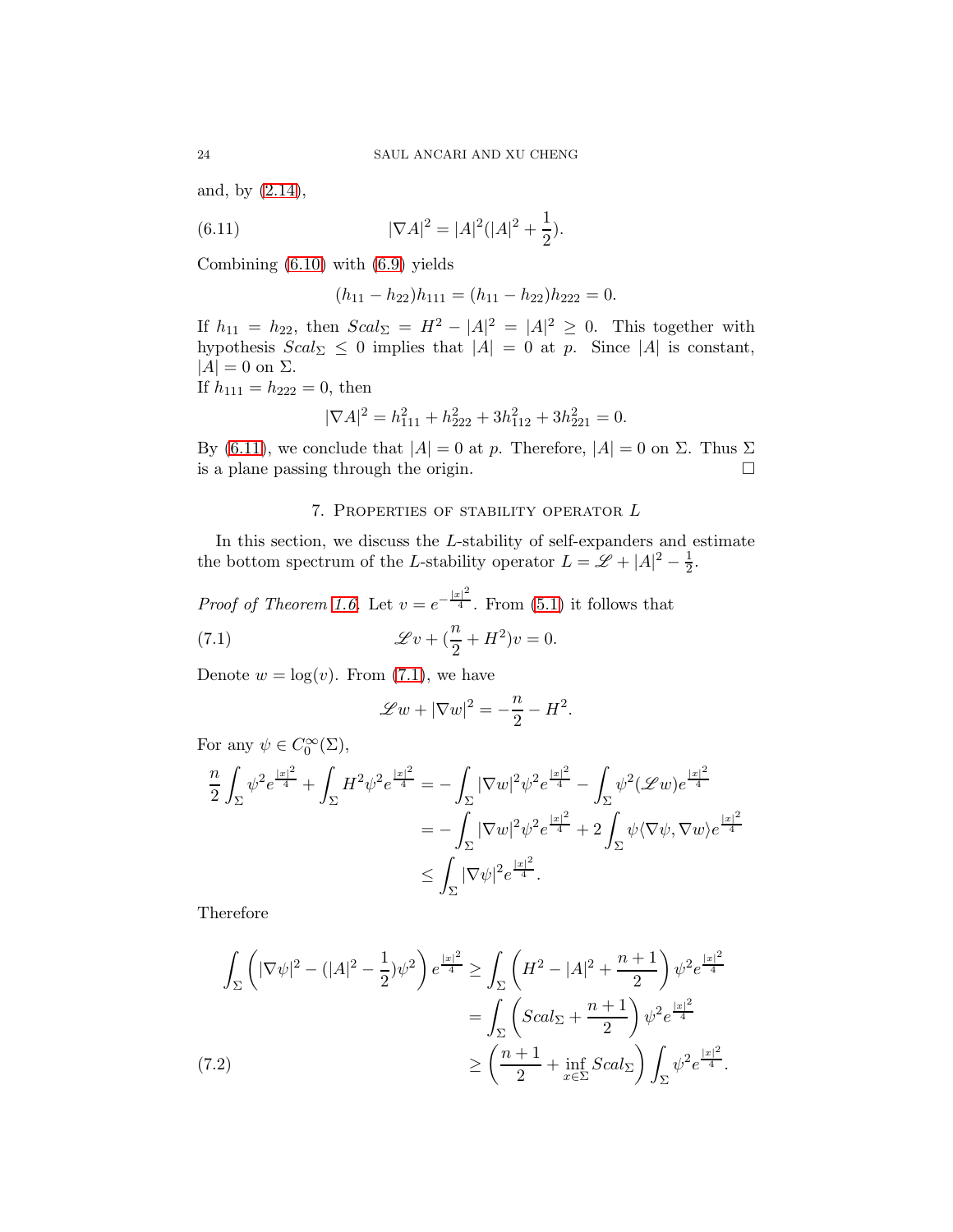Hence

<span id="page-24-1"></span>(7.3) 
$$
\mu_1 \geq \frac{n+1}{2} + \inf_{x \in \Sigma} Scal_{\Sigma}.
$$

Now we have assumption that  $\Sigma$  is proper, satisfies  $|H|(x) \leq a|x|+b, x \in \Sigma$ , for some constants  $0 \le a < \frac{1}{2\sqrt{2}}$  and  $b > 0$ , and has constant scalar curvature  $Scal_{\Sigma} = \inf_{x \in \Sigma} Scal_{\Sigma}.$ 

By Inequality [\(1.6\)](#page-4-0) in Theorem [1.7,](#page-4-1) which will be proved later in this paper, we have

<span id="page-24-2"></span>(7.4) 
$$
\mu_1 \le \frac{n+1}{2} + \frac{\int_{\Sigma} Scal_{\Sigma} e^{-\frac{|x|^2}{4}}}{\int_{\Sigma} e^{-\frac{|x|^2}{4}}} = \frac{n+1}{2} + \inf_{x \in \Sigma} Scal_{\Sigma}.
$$

Inequalities [\(7.3\)](#page-24-1) and [\(7.4\)](#page-24-2) induce  $\mu_1 = \frac{n+1}{2} + Scal_{\Sigma}$  and hence the equality in [\(7.3\)](#page-24-1) holds

 $\Box$ 

Theorem [1.6](#page-3-1) induces Corollary [1.1](#page-4-3) directly. Now we prove the following Theorem [7.1,](#page-24-0) whose proof is similar to that of Theorem [5.1.](#page-18-0)

<span id="page-24-0"></span>**Theorem 7.1.** Let  $\Sigma$  be a complete properly immersed self-expander hypersurface in  $\mathbb{R}^{n+1}$ . Assume that its mean curvature H satisfies  $|H|(x) \le$  $a|x| + b$ ,  $x \in \Sigma$ , for some constants  $0 \le a < \frac{1}{2}$  and  $b > 0$ . Then the bottom  $\mu_1$  of the spectrum of the L-stability operator L satisfies

<span id="page-24-3"></span>(7.5)

$$
\mu_1 \leq \frac{(\alpha+1)n+2}{4} + \frac{\int_{\Sigma} \left[Scal_{\Sigma} + (\alpha-1)\left(\frac{1}{2}H^2 - \frac{(\alpha+1)}{16}|x^T|^2\right)\right] e^{-\frac{\alpha}{4}|x|^2} d\sigma}{\int_{\Sigma} e^{-\frac{\alpha}{4}|x|^2} d\sigma}
$$

for all  $\alpha > \frac{a^2}{1}$  $\frac{a^2}{\frac{1}{4}-a^2}$ .

*Proof.*  $\mu_1$  may be finite or  $-\infty$ . If  $\mu_1$  is  $-\infty$ , the inequality [\(7.5\)](#page-24-3) holds. Suppose  $\mu_1 > -\infty$ . From the variational characterization of  $\mu_1$ , we have that for any  $\psi \in C_0^{\infty}(\Sigma)$ ,

<span id="page-24-4"></span>
$$
(7.6) \qquad \mu_1 \int_{\Sigma} \psi^2 e^{\frac{|x|^2}{4}} \le \int_{\Sigma} |\nabla \psi|^2 e^{\frac{|x|^2}{4}} - \int_{\Sigma} (|A|^2 - \frac{1}{2}) \psi^2 e^{\frac{|x|^2}{4}},
$$

Let  $v = e^{-\frac{\alpha+1}{8}|x|^2}$ , where  $\alpha$  is any constant satisfying  $\alpha > \frac{a^2}{1-\alpha}$  $\frac{a^2}{4-a^2}$ . Recall [\(5.1\)](#page-17-3), i.e.,

<span id="page-24-5"></span>
$$
(7.7) \quad \mathcal{L}v + \left(\frac{(\alpha+1)n}{4} + \frac{\alpha+1}{2}H^2 - \frac{(\alpha+1)(\alpha-1)}{16}|x^T|^2\right)v = 0 \text{ on } \Sigma.
$$

Lemmas [5.1](#page-18-2) and [4.2](#page-15-0) state that  $v \in W^{1,2}(\Sigma, e^{\frac{|x|^2}{4}} d\sigma)$  and  $\int_{\Sigma} H^2 e^{-\frac{\alpha}{4}|x|^2} < \infty$ . Choose  $\psi = \varphi_j v$ , where  $\varphi_j$  are the nonnegative cut-off functions satisfying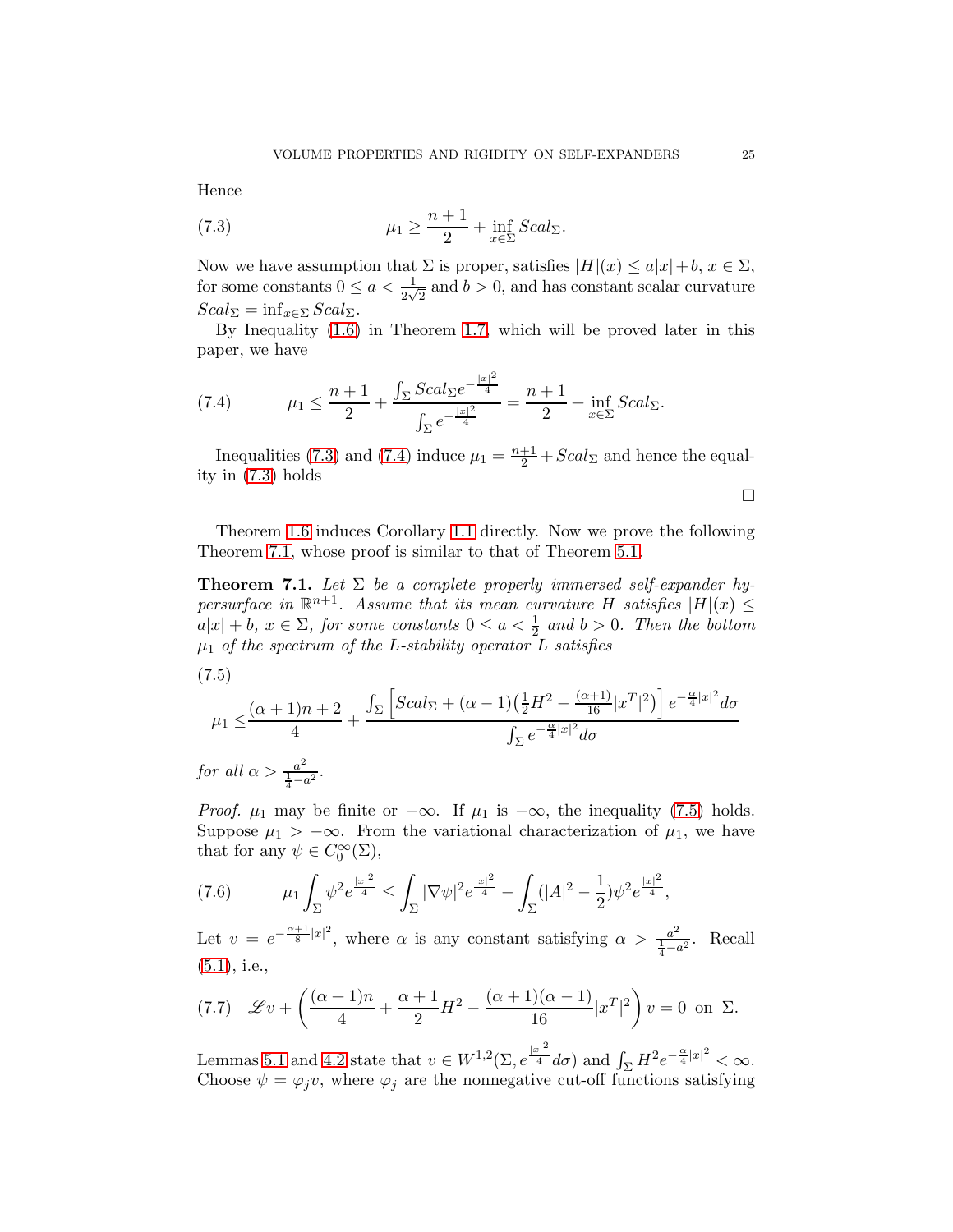that  $\varphi_j$  is 1 on  $B_j(0), |\nabla \varphi_j| \leq 1$  on  $B_{j+1}(0) \setminus B_j(0)$ , and  $\varphi = 0$  on  $\Sigma \setminus B_{j+1}(0)$ . Substitute  $\psi$  in [\(7.6\)](#page-24-4):

<span id="page-25-0"></span>
$$
(7.8) \qquad \mu_1 \int_{\Sigma} \varphi_j^2 v^2 e^{\frac{|x|^2}{4}} \le \int_{\Sigma} |\nabla(\varphi_j v)|^2 e^{\frac{|x|^2}{4}} - \int_{\Sigma} (|A|^2 - \frac{1}{2}) \varphi_j^2 v^2 e^{\frac{|x|^2}{4}}.
$$

Note  $\mu_1 > -\infty$ . Letting  $j \to \infty$  in [\(7.8\)](#page-25-0) and using the monotone convergence theorem, [\(7.8\)](#page-25-0) implies that  $\int_{\Sigma} |A|^2 e^{-\frac{\alpha}{4}|x|^2} < \infty$  and

$$
\mu_1 \int_{\Sigma} v^2 e^{\frac{|x|^2}{4}} \le \int_{\Sigma} |\nabla v|^2 e^{\frac{|x|^2}{4}} - \int_{\Sigma} (|A|^2 - \frac{1}{2}) v^2 e^{\frac{|x|^2}{4}}
$$
  
\n
$$
= \int_{\Sigma} v(-\mathscr{L}v) e^{\frac{|x|^2}{4}} - \int_{\Sigma} (|A|^2 - \frac{1}{2}) v^2 e^{\frac{|x|^2}{4}}
$$
  
\n
$$
= \int_{\Sigma} \left( \frac{(\alpha + 1)n}{4} + \frac{\alpha + 1}{2} H^2 - \frac{(\alpha + 1)(\alpha - 1)}{16} |x^T|^2 \right) v^2 e^{\frac{|x|^2}{4}}
$$
  
\n
$$
- \int_{\Sigma} (|A|^2 - \frac{1}{2}) v^2 e^{\frac{|x|^2}{4}}
$$
  
\n(7.9) 
$$
= \int_{\Sigma} \left[ \frac{(\alpha + 1)n + 2}{4} + Scal_{\Sigma} + (\alpha - 1) \left( \frac{H^2}{2} - \frac{\alpha + 1}{16} |x^T|^2 \right) \right] v^2 e^{\frac{|x|^2}{4}}.
$$

<span id="page-25-2"></span>Therefore

(7.10)

$$
\mu_1 \leq \frac{(\alpha+1)n+2}{4} + \frac{\int_{\Sigma} \left[Scal_{\Sigma} + (\alpha-1)\left(\frac{1}{2}H^2 - \frac{(\alpha+1)}{16}|x^T|^2\right)\right]e^{-\frac{\alpha}{4}|x|^2}}{\int_{\Sigma} e^{-\frac{\alpha}{4}|x|^2}}.
$$

Theorem [7.1](#page-24-0) implies Theorem [1.7](#page-4-1) as follows:

Proof of Theorem [1.7.](#page-4-1) The proof is similar to that of Theorem [1.5.](#page-3-2) Since  $a < \frac{1}{2\sqrt{2}}$ , we can take  $\alpha = 1$  in Theorem [7.1.](#page-24-0) Then

<span id="page-25-1"></span>(7.11) 
$$
\mu_1 \leq \frac{n+1}{2} + \frac{\int_{\Sigma} Scal_{\Sigma}e^{-\frac{|x|^2}{4}}}{\int_{\Sigma} e^{-\frac{|x|^2}{4}}}.
$$

If the equality in [\(7.11\)](#page-25-1) holds, [\(7.9\)](#page-25-2) with  $\alpha = 1$  becomes the equality. Namely,

(7.12) 
$$
\mu_1 \int_{\Sigma} v^2 e^{\frac{|x|^2}{4}} = \int_{\Sigma} |\nabla v|^2 e^{\frac{|x|^2}{4}} - \int_{\Sigma} (|A|^2 - \frac{1}{2}) v^2 e^{\frac{|x|^2}{4}}.
$$

Thus  $\mu_1$  is attained on the function  $v = e^{-\frac{1}{4}|x|^2} \in W^{1,2}(\Sigma, e^{\frac{|x|^2}{4}} d\sigma)$ . One property of the bottom of spectrum (that can be proved similar to [\[14,](#page-27-15) Theorem 10.10]) induces that  $v = e^{-\frac{1}{4}|x|^2}$  must satisfies the equation

<span id="page-25-3"></span>(7.13) 
$$
\mathscr{L}v + (|A|^2 - \frac{1}{2})v + \mu_1 v = 0.
$$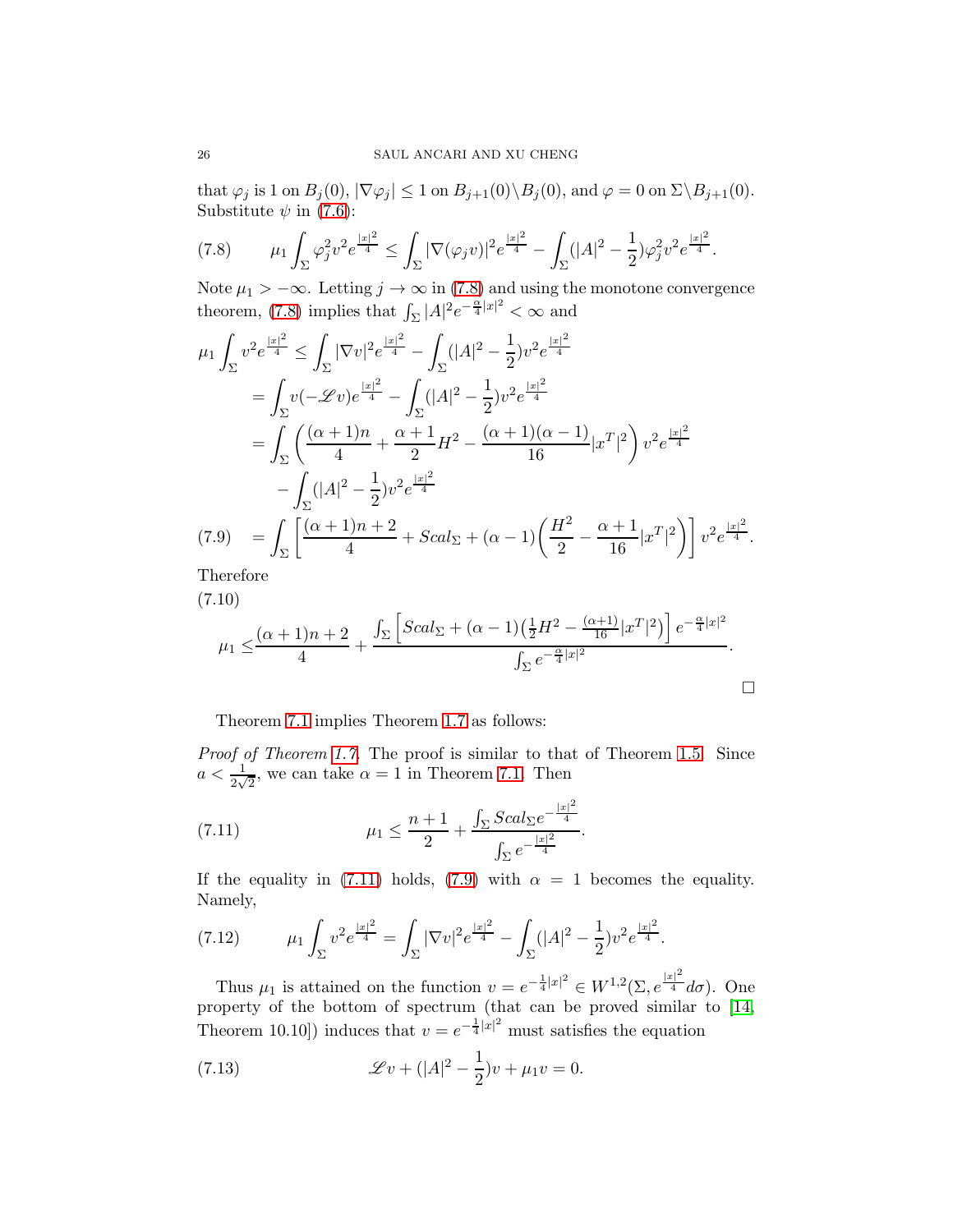Taking  $\alpha = 1$  in [\(7.7\)](#page-24-5), we have

<span id="page-26-0"></span>(7.14) 
$$
\mathscr{L}v + \left(\frac{n}{2} + H^2\right)v = 0 \text{ on } \Sigma.
$$

By $(7.13)$  and  $(7.14)$ , it follows that

$$
Scal_{\Sigma} = H^{2} - |A|^{2} = \mu_{1} - \frac{n+1}{2} = constant.
$$

Conversely, if  $Scal_{\Sigma} = constant$ , by [\(7.11\)](#page-25-1) and Theorem [1.6](#page-3-1) it follows that

$$
\mu_1 = Scal_{\Sigma} + \frac{n+1}{2}.
$$

In order to prove Corollary [1.2,](#page-4-2) we need the following known fact (see Theorem 3.20 in [\[15\]](#page-27-19)). For the convenience of the readers, we include its proof here.

<span id="page-26-3"></span>**Lemma 7.1.** Let  $\gamma$  be a complete immersed self-expander curve in  $\mathbb{R}^2$  whose geodesic curvature H satisfies  $H = -\frac{1}{2}\langle x, \mathbf{n}\rangle$ . Then either  $\gamma$  is a straight line through the origin or  $H^2$  is positive and bounded.

*Proof.* Without lost of generality, we assume that  $\gamma$  is parametrized by its arc-length. Differentiating  $H = -\frac{1}{2}\langle x, \mathbf{n}\rangle$  and noting that  $\nabla_{\gamma'}\mathbf{n} = H\gamma'$  yield (7.15)  $2H' = -H\langle x, \gamma' \rangle$ .

<span id="page-26-1"></span>On the other hand, differentiating  $|x|^2$ , we get

<span id="page-26-2"></span>
$$
(7.16)\qquad \qquad (|x|^2)' = 2\langle \gamma', x \rangle.
$$

Combining [\(7.15\)](#page-26-1) and [\(7.16\)](#page-26-2) it follows that

$$
e^{\frac{-|x|^2}{2}} \left( H^2 e^{\frac{|x|^2}{2}} \right)' = 2HH' + \frac{1}{2} H^2 \left( |x|^2 \right)' = -H^2 \langle x, \gamma \rangle + H^2 \langle x, \gamma \rangle = 0.
$$

Therefore  $H^2 = Ce^{-\frac{|x|^2}{2}}$ , for some constant C. This completes the proof.  $\Box$ 

With Lemma [7.1](#page-26-3) we prove Corollary [1.2.](#page-4-2)

*Proof of Corollary [1.2.](#page-4-2)* Since  $\Gamma$  is a complete immersed self-expander in  $\mathbb{R}^2$ , it is properly embedded by Theorem 6.1 in [\[16\]](#page-27-12). Since  $\Sigma = \Gamma \times \mathbb{R}^{n-1}$ , Scal<sub>Σ</sub>  $\equiv$  0. By Lemma [7.1,](#page-26-3) the mean curvature of  $\Sigma$  is bounded. Hence, Theorems 1.6 and 1.7 imply that  $\mu_1 = \frac{n+1}{2}$ Theorems [1.6](#page-3-1) and [1.7](#page-4-1) imply that  $\mu_1 = \frac{n+1}{2}$ 2 . В последните последните последните последните и последните последните последните последните последните после<br>В последните последните последните последните последните последните последните последните последните последнит

Theorems [1.7](#page-4-1) and [6.1](#page-21-0) imply

**Corollary 7.1.** Let  $\Sigma$  be a complete properly immersed self-expander in  $\mathbb{R}^{n+1}$ . Assume that  $Scal_{\Sigma} \geq 0$  and  $|H|(x) \leq a|x| + b$ ,  $x \in \Sigma$ , for some constants  $0 \le a < \frac{1}{2\sqrt{2}}$  and  $b > 0$ . Then

(7.17) 
$$
\mu_1 \leq \frac{n+1}{2} + \frac{\int_{\Sigma} Scal_{\Sigma} e^{-\frac{|x|^2}{4}} d\sigma}{\int_{\Sigma} e^{-\frac{|x|^2}{4}} d\sigma}.
$$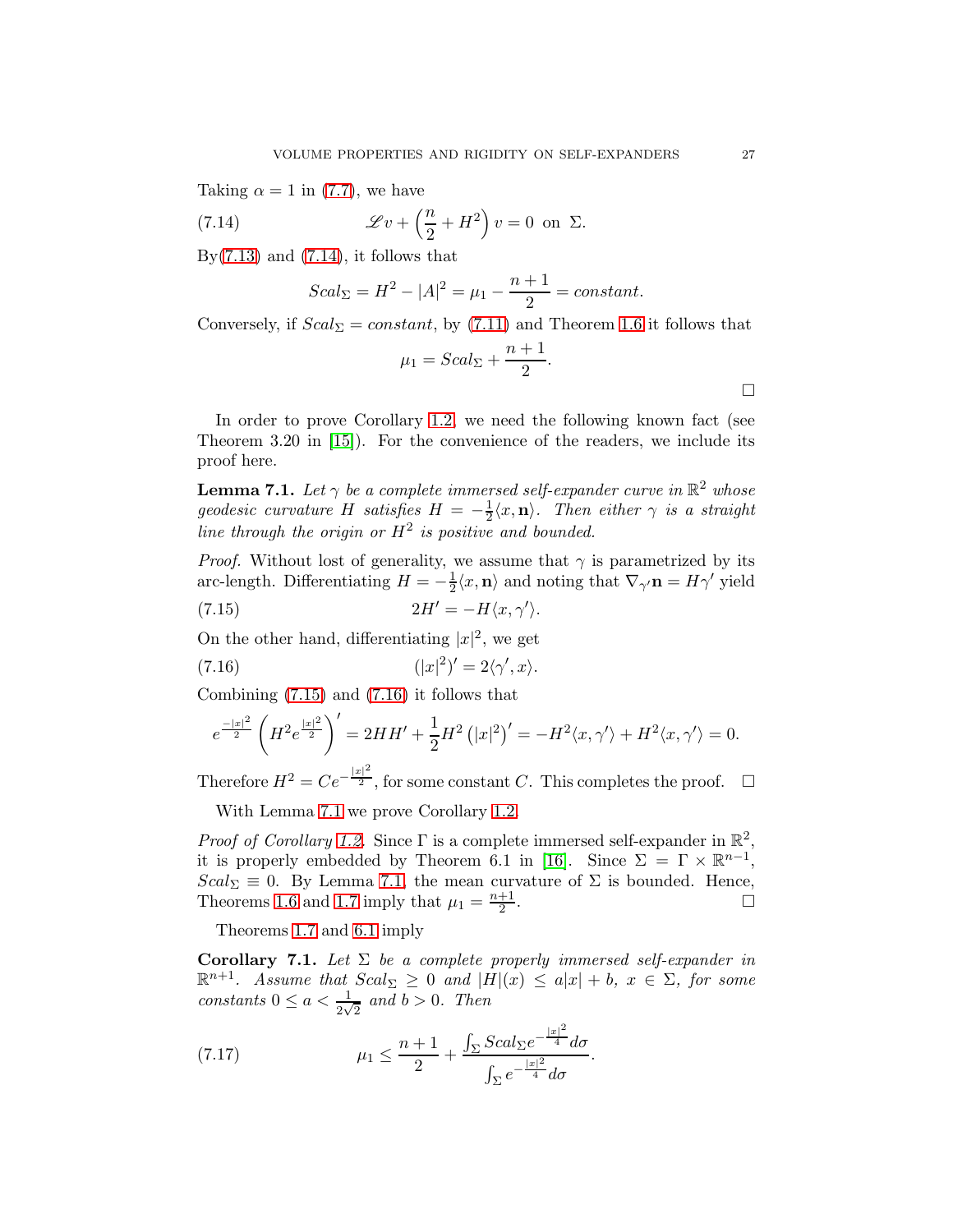The equality holds if and only if  $\Sigma = \Gamma \times \mathbb{R}^{n-1}$  with the product metric, where  $\Gamma$  is a complete self-expander curve (properly) immersed in  $\mathbb{R}^2$ .

### **REFERENCES**

- <span id="page-27-6"></span>[1] S. Angenent, T. Ilmanen, and D. L. Chopp, A computed example of nonuniqueness of mean curvature flow in  $\mathbb{R}^3$ , Comm. Partial Differential Equations 20 (1995), 1937-1958.
- <span id="page-27-9"></span>[2] Saul Ancari and Igor Miranda, Volume estimates and classification theorem for constant weighted mean curvature hypersurfaces, The Journal of Geometric Analysis (2020), https://doi.org/10.1007/s12220-020-00413-2.
- <span id="page-27-4"></span>[3] Jacob Bernstein and Lu Wang, The space of asymptotically conical self-expanders of mean curvature flow,  $arXiv:1712.04366v2$  [math.DG].
- <span id="page-27-5"></span>[4]  $\Box$ , Smooth compactness for spaces of asymptotically conical self-expanders of mean curvature flow, International Mathematics Research Notices (2019), doi:10.1093/imrn/rnz087.
- <span id="page-27-10"></span>[5] Huai-Dong Cao and Haizhong Li, A gap theorem for self-shrinkers of the mean curvature flow in arbitrary codimension, Calculus of Variations and Partial Differential Equations 46 (2013), no. 3-4, 879-889.
- <span id="page-27-13"></span>[6] Xu Cheng, Tito Mejia, and Detang Zhou, Stability and compactness for complete f-minimal surfaces, Trans. Amer. Math. Soc. 367 (2015), no. 6, 4041–4059, DOI 10.1090/S0002-9947-2015-06207-2. MR3324919
- <span id="page-27-14"></span>[7] , Eigenvalue estimate and compactness for closed f-minimal surfaces, Pacific J. Math. 271 (2014), no. 2, 347–367, DOI 10.2140/pjm.2014.271.347. MR3267533
- <span id="page-27-17"></span>[8] Xu Cheng, Matheus Vieira, and Detang Zhou, Volume growth of complete submanifolds in gradient Ricci Solitons with bounded weighted mean curvature, International Mathematics Research Notices (2019).
- <span id="page-27-18"></span>[9] Xu Cheng and Detang Zhou, Volume estimate about shrinkers, Proc. Amer. Math. Soc. 141 (2013), no. 2, 687–696, DOI 10.1090/S0002-9939-2012-11922-7. MR2996973
- <span id="page-27-8"></span>[10] , Spectral properties and rigidity for self-expanding solutions of the mean curvature flows, Mathematische Annalen 371 (2018), no. 1-2, 371–389.
- <span id="page-27-3"></span>[11] Qi Ding, Minimal cones and self-expanding solutions for mean curvature flows, Math. Ann. 376 (2020), no. 1-2, 359–405, DOI 10.1007/s00208-019-01941-1. MR4055164
- <span id="page-27-0"></span>[12] Klaus Ecker and Gerhard Huisken, Mean curvature evolution of entire graphs, Ann. of Math. 2nd Ser. 130 (1989), no. 3, 453-471.
- <span id="page-27-7"></span>[13] Frederick Tsz-Ho Fong and Peter McGrath, Rotational symmetry of asymptotically conical mean curvature flow self-expanders, Comm. Anal. Geom. 27 (2019), no. 3, 599–618, DOI 10.4310/CAG.2019.v27.n3.a3. MR4003004
- <span id="page-27-15"></span>[14] Alexander Grigoryan, Heat Kernel and Analysis on Manifolds, American Mathematical Soc., 2009 (English).
- <span id="page-27-19"></span>[15] Konrad Groh, Matthias Schwarz, Knut Smoczyk, and Kai Zehmisch, Mean curvature flow of monotone Lagrangian submanifolds, Math. Z. 257 (2007), no. 2, 295-327.
- <span id="page-27-12"></span>[16] Hoeskuldur P. Halldorsson, Self-similar solutions to the curve shortening flow, Trans. Amer. Math. Soc. 364 (2012), no. 10, 5285–5309.
- <span id="page-27-2"></span>[17] T Ilmanen, Lectures on Mean Curvature Flow and Related Equations (Trieste Notes), (1995).
- <span id="page-27-11"></span>[18] Naoyuki Ishimura, Curvature evolution of plane curves with prescribed opening angle, Bull. Austral. Math. Soc. 52 (1995), no. 2, 287–296.
- <span id="page-27-16"></span>[19] Michael Reed and Barry Simon, Methods of modern mathematical physics. IV. Analysis of operators, Academic Press [Harcourt Brace Jovanovich, Publishers], New York-London, 1978. MR0493421
- <span id="page-27-1"></span>[20] Nikolaos Stavrou, Selfsimilar solutions to the mean curvature flow, J. reine angew. Math. 499 (1998), 189–198.